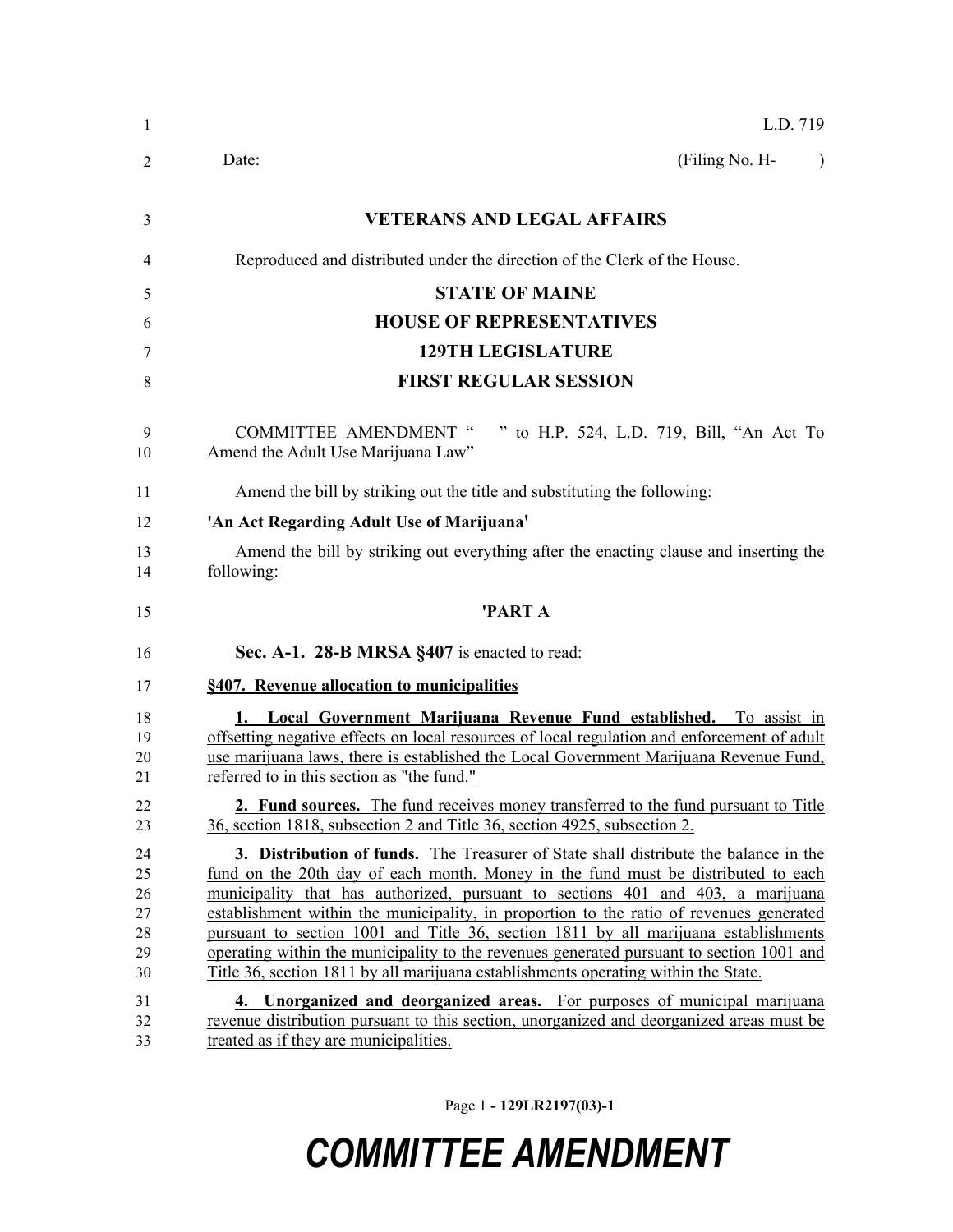**Sec. A-2. 36 MRSA §1818,** as enacted by PL 2017, c. 409, Pt. D, §4, is repealed and the following enacted in its place:

#### **§1818. Tax on adult use marijuana and adult use marijuana products**

 All sales tax revenue collected pursuant to section 1811 on the sale of adult use marijuana and adult use marijuana products must be deposited into the General Fund, except that, on or before the last day of each month, the State Controller shall transfer:

 **1. Adult Use Marijuana Public Health and Safety Fund.** Twelve percent of the sales tax revenue reported to the assessor as due during the preceding month pursuant to section 1811 to the Adult Use Marijuana Public Health and Safety Fund established under Title 28-B, section 1101; and

 **2. Local Government Marijuana Revenue Fund.** Twenty-five percent of the sales tax revenue reported to the assessor as due during the preceding month pursuant to section 1811 to the Local Government Marijuana Revenue Fund established under Title 28-B, section 407 calculated after the transfer pursuant to subsection 1 and after the subtraction of the costs of the assessor in administering this subsection. For the purposes of this subsection, "costs of the assessor in administering this subsection" means, for each 17 month in the 12-month period after the effective date of this subsection, the actual and anticipated cost to the assessor of administering this subsection and, in all subsequent months, the previous month's actual cost of administering this subsection.

 **Sec. A-3. 36 MRSA §4925,** an enacted by PL 2019, c. 231, Pt. B, §7, is repealed and the following enacted in its place:

#### **§4925. Application of excise tax revenue**

 All excise tax revenue collected by the assessor on the sale of adult use marijuana pursuant to this chapter must be deposited into the General Fund, except that, on or before the last day of each month, the assessor shall transfer:

 **1. Adult Use Marijuana Public Health and Safety Fund.** Twelve percent of the excise tax revenue received during the preceding month pursuant to this chapter to the Adult Use Marijuana Public Health and Safety Fund established under Title 28-B, section 1101; and

 **2. Local Government Marijuana Revenue Fund.** Twenty-five percent of the excise tax revenue received during the preceding month into the Local Government Marijuana Revenue Fund established under Title 28-B, section 407 calculated after the transfer pursuant to subsection 1 and after the subtraction of the costs of the assessor in administering this subsection. For the purposes of this subsection, "costs of the assessor in administering this subsection" means, for each month in the 12-month period after the effective date of this subsection, the actual and anticipated cost to the assessor of administering this subsection and, in all subsequent months, the previous month's actual cost of administering this subsection.

### **Sec. A-4. Appropriations and allocations.** The following appropriations and allocations are made.

**ADMINISTRATIVE AND FINANCIAL SERVICES, DEPARTMENT OF**

Page 2 **- 129LR2197(03)-1**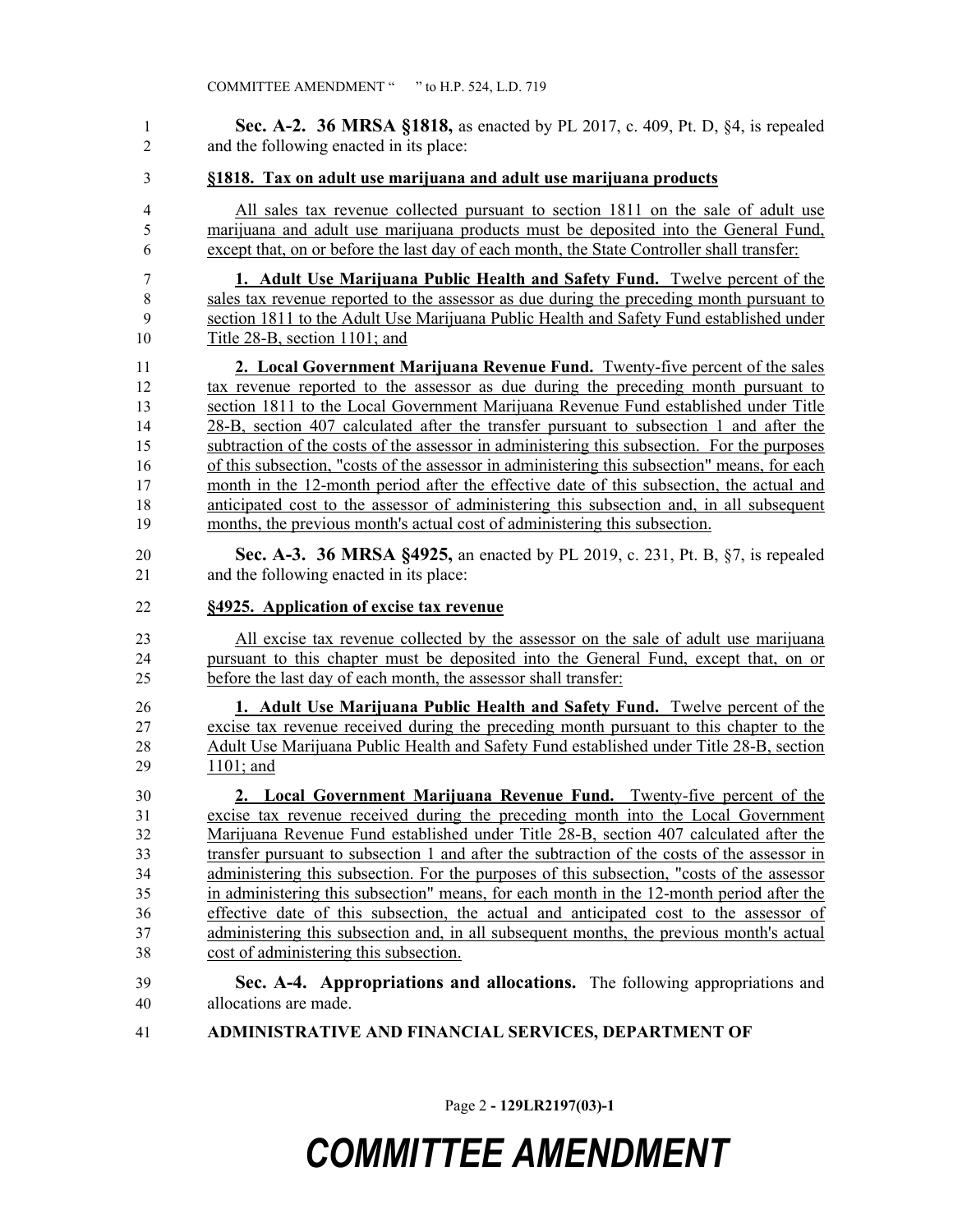COMMITTEE AMENDMENT " " to H.P. 524, L.D. 719

#### **Local Government Marijuana Revenue Fund N326**

 Initiative: Provides allocation to distribute funds to municipalities to assist in offsetting negative effects on local resources of local regulation and enforcement of adult use marijuana laws.

| 5  | <b>OTHER SPECIAL REVENUE FUNDS</b> | 2019-20   | 2020-21     |
|----|------------------------------------|-----------|-------------|
| -6 | All Other                          | \$968,000 | \$3,696,000 |
|    |                                    |           |             |
| -8 | OTHER SPECIAL REVENUE FUNDS TOTAL  | \$968,000 | \$3,696,000 |
|    |                                    |           |             |

#### **Revenue Services, Bureau of 0002**

 Initiative: Establishes one Senior Tax Examiner position to process transfers of sales and excise tax receipts on adult use marijuana.

| 12             | <b>GENERAL FUND</b>                                                                               | 2019-20     | 2020-21     |
|----------------|---------------------------------------------------------------------------------------------------|-------------|-------------|
| 13             | POSITIONS - LEGISLATIVE COUNT                                                                     | 1.000       | 1.000       |
| 14             | <b>Personal Services</b>                                                                          | \$78,520    | \$104,600   |
| 15             | All Other                                                                                         | \$5,000     | \$0         |
| 16             |                                                                                                   |             |             |
| 17             | <b>GENERAL FUND TOTAL</b>                                                                         | \$83,520    | \$104,600   |
| 18<br>19<br>20 | <b>ADMINISTRATIVE AND FINANCIAL</b><br><b>SERVICES, DEPARTMENT OF</b><br><b>DEPARTMENT TOTALS</b> | 2019-20     | 2020-21     |
| 21             |                                                                                                   |             |             |
| 22             | <b>GENERAL FUND</b>                                                                               | \$83,520    | \$104,600   |
| 23             | <b>OTHER SPECIAL REVENUE FUNDS</b>                                                                | \$968,000   | \$3,696,000 |
| 24             |                                                                                                   |             |             |
| 25             | <b>DEPARTMENT TOTAL - ALL FUNDS</b>                                                               | \$1,051,520 | \$3,800,600 |

**PART B**

 **Sec. B-1. 28-B MRSA §602, sub-§1,** as enacted by PL 2017, c. 409, Pt. A, §6, is amended to read:

#### **1. Scope of mandatory testing.** Mandatory testing of adult use marijuana and adult use marijuana products under this section must include, but is not limited to, testing for:

- A. Residual solvents, poisons and toxins;
- B. Harmful chemicals;
- C. Dangerous molds and mildew;
- D. Harmful microbes, including, but not limited to, Escherichia coli and salmonella;

Page 3 **- 129LR2197(03)-1**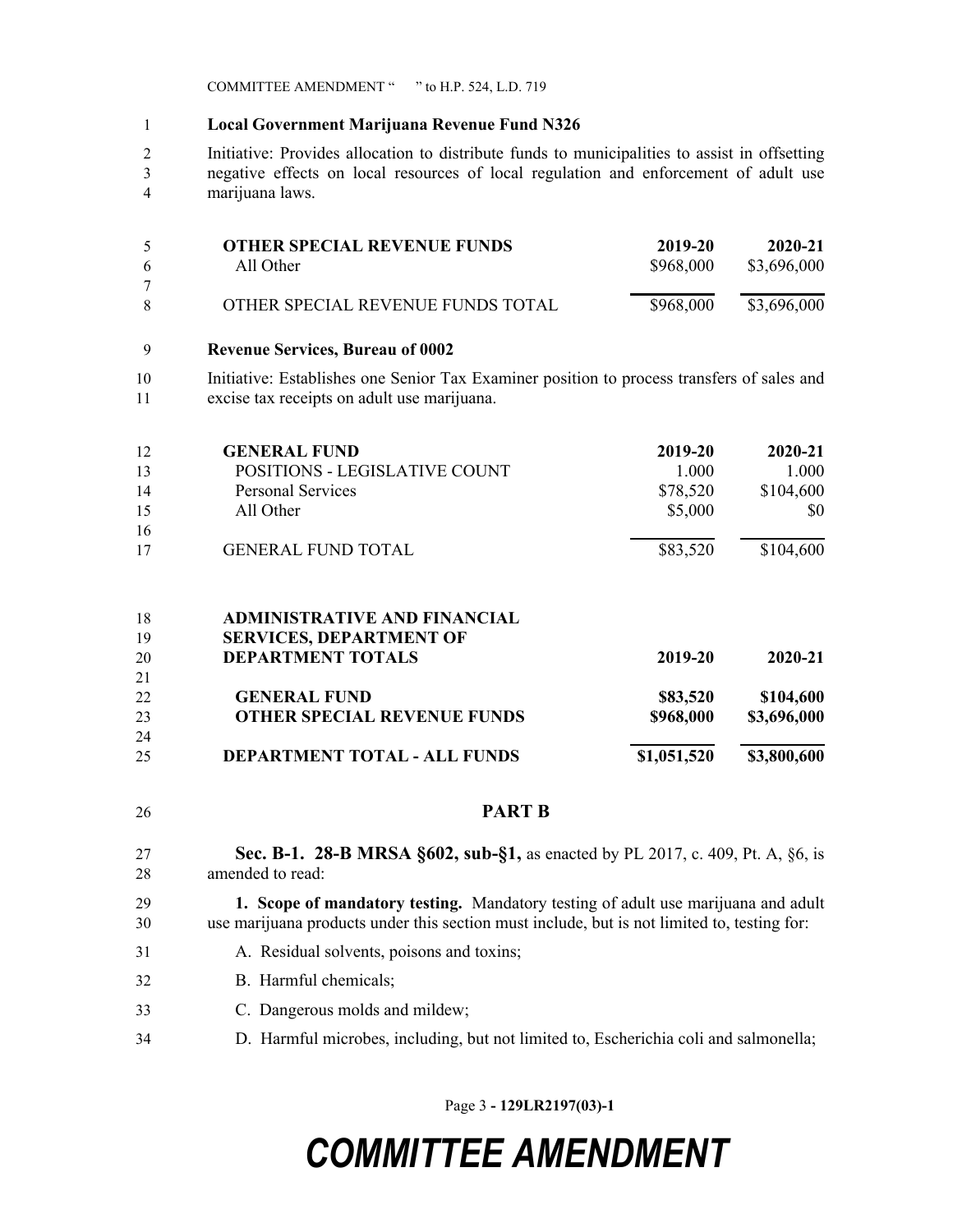E. Pesticides, fungicides and insecticides; and F. THC potency, homogeneity and cannabinoid profiles to ensure correct labeling. The department may temporarily waive mandatory testing requirements under this section for any contaminant or factor for which the department has determined that there exists no licensed testing facility in the State capable of and certified to perform such testing. **PART C Sec. C-1. 28-B MRSA §503, sub-§2,** as enacted by PL 2017, c. 409, Pt. A, §6, is amended to read: **2. Certification; accreditation and licensure; compliance with operational and technical requirements.** A testing facility may not commence or continue operation or, 11 after having been certified, continue operation unless the testing facility: A. Is certified for operation by the Department of Health and Human Services, Maine Center for Disease Control and Prevention, in accordance with rules adopted by the department after consultation with the Department of Health and Human Services, Maine Center for Disease Control and Prevention, which must allow for inspection of the proposed or operational testing facility by the department and the Department of Health and Human Services, Maine Center for Disease Control and Prevention; A-1. Is certified for operation by the United States Department of Health and Human Services, Centers for Disease Control and Prevention in accordance with regulations adopted by the federal Department of Health and Human Services; B. Except as otherwise provided in this paragraph, is accredited pursuant to standard ISO/IEC 17025 of the International Organization for Standardization by a 3rd-party accrediting body or is certified, registered or accredited by an organization approved by the department. The department shall adopt rules regarding the scope of certification, registration or accreditation required for licensure of a testing facility. (1) The department may issue a full testing facility license to an applicant that meets all applicable requirements of this chapter and rules adopted pursuant to this chapter and that has obtained accreditation pursuant to standard ISO/IEC 17025 of the International Organization for Standardization from a 3rd-party accrediting body or that is certified, registered or accredited by an approved organization. (2) The department may issue a provisional testing facility license to an applicant that otherwise meets all applicable requirements of this chapter and rules adopted pursuant to this chapter and that has applied for but not yet obtained accreditation from a 3rd-party accrediting body or that has applied for but not yet obtained certification, registration or accreditation from an approved organization. The department may not renew a provisional testing facility license more than once.

Page 4 **- 129LR2197(03)-1**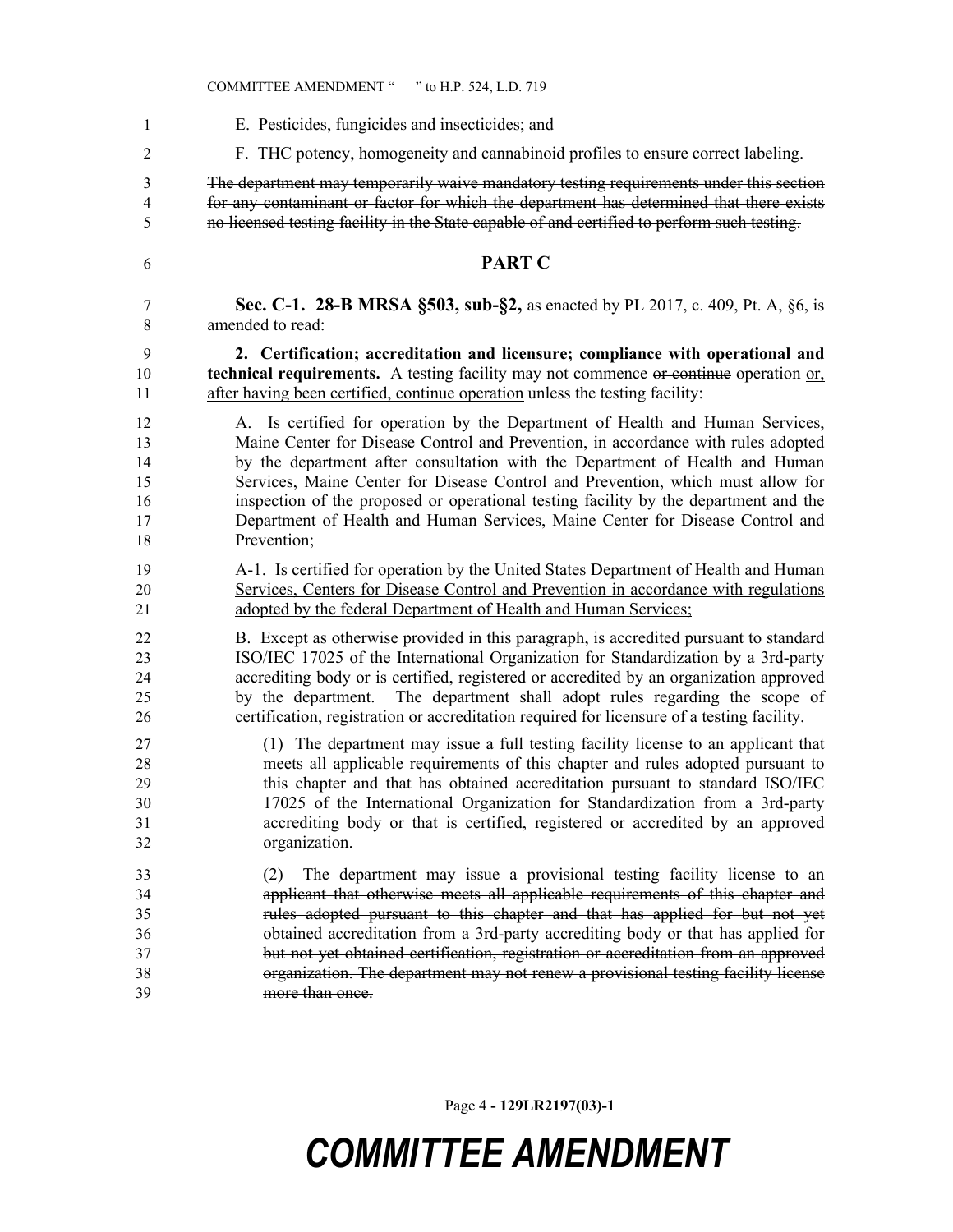1 An active full or provisional testing facility license may not be issued by the department to an applicant until the applicant satisfies all applicable requirements of section 205, subsection 4; and

 C. Is determined by the department to meet all operational and technical requirements for testing facilities under this chapter and the rules adopted under this chapter.

#### **PART D**

**Sec. D-1. 28-B MRSA §202, first ¶, as enacted by PL 2017, c. 409, Pt. A, §6, is** amended to read:

 An applicant for a license to operate a marijuana establishment must meet each of the following requirements, if applicable. Except as otherwise provided in this section, if the applicant is a business entity, every officer, director, manager and general partner of the business entity and every owner and investor of any type and in any amount in the business entity must meet each of the requirements of this section. An applicant shall disclose in or include with its application the names and addresses of the applicant and, all natural persons and business entities having a direct or indirect financial interest, all natural persons and business entities having an ownership interest of any type and in any 18 amount in the business entity, whether direct, indirect, limited or unlimited, and all natural persons and business entities having an investment interest of any type and in any amount in the business entity in the applied-for license and the nature and extent of the financial interest held by each person or entity and, if applicable, the nature and extent of any financial interest the person or entity has in any other license applied for or issued under this chapter.

- **Sec. D-2. 28-B MRSA §202, sub-§2,** as enacted by PL 2017, c. 409, Pt. A, §6, is amended to read:
- **2. Resident.** If the applicant is a natural person, the applicant must be a resident. If the applicant is a business entity:
- A. Every officer, director, manager and general partner of the business entity and every owner and investor of any type or amount in the business entity must be a natural person who is a resident; and
- B. A majority All of the shares, membership interests, partnership interests or other equity ownership interests as applicable to the business entity must be held or owned by natural persons who are residents or business entities whose owners are all natural persons who are residents.
- This subsection does not apply to an applicant for a testing facility license.
- **PART E**
- **Sec. E-1. 28-B MRSA §701, sub-§1-A** is enacted to read:

Page 5 **- 129LR2197(03)-1**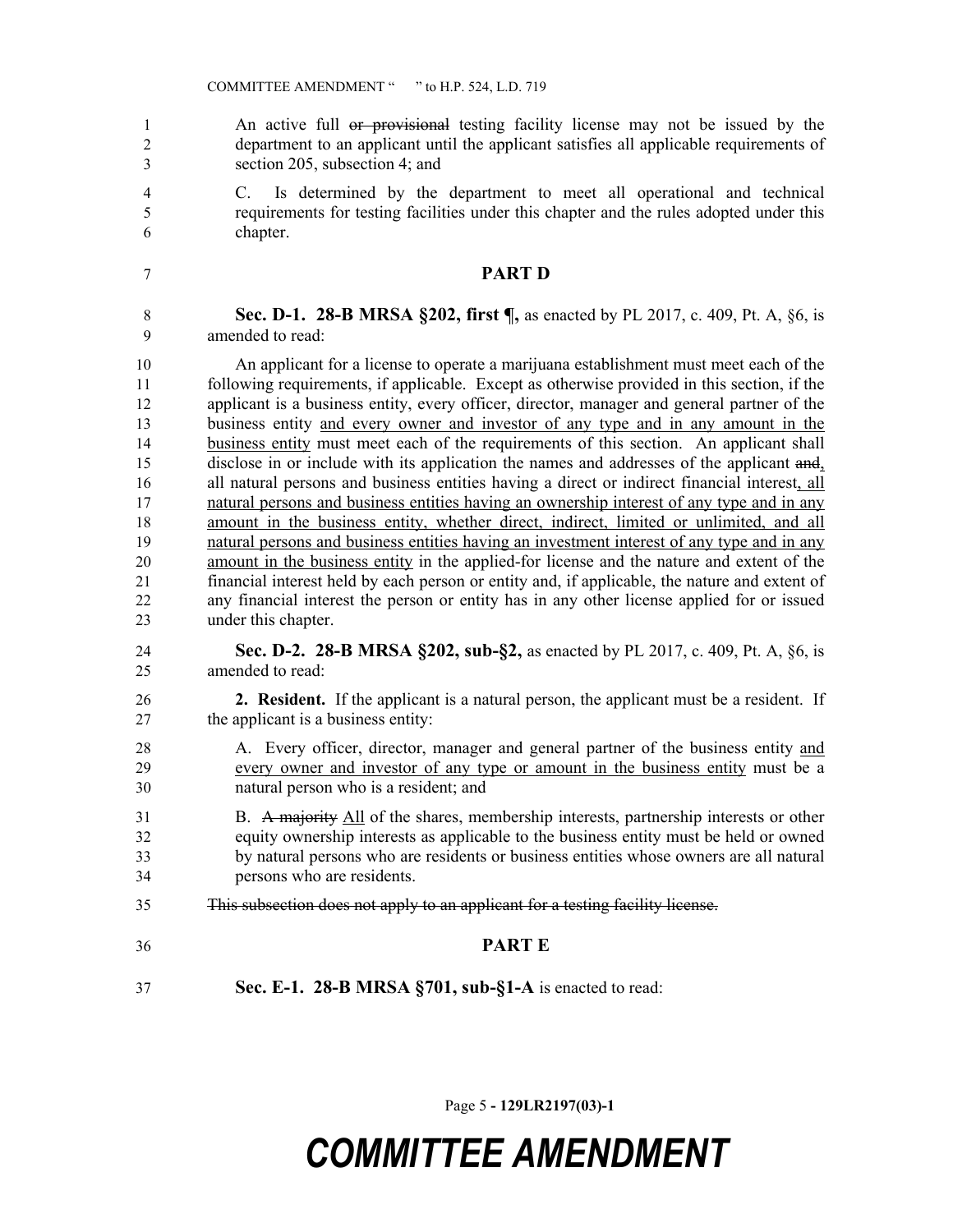| 1                                                              | 1-A. Labeling regarding health effects. All marijuana and marijuana products to                                                                                                                                                                                                                                                                                                                                                                                                                                                                                                                                                                                                                                                                                                                                                                                                                                                                                   |
|----------------------------------------------------------------|-------------------------------------------------------------------------------------------------------------------------------------------------------------------------------------------------------------------------------------------------------------------------------------------------------------------------------------------------------------------------------------------------------------------------------------------------------------------------------------------------------------------------------------------------------------------------------------------------------------------------------------------------------------------------------------------------------------------------------------------------------------------------------------------------------------------------------------------------------------------------------------------------------------------------------------------------------------------|
| $\overline{c}$                                                 | be sold or offered for sale by a licensee to a consumer or potential consumer must be                                                                                                                                                                                                                                                                                                                                                                                                                                                                                                                                                                                                                                                                                                                                                                                                                                                                             |
| 3                                                              | labeled in a manner that displays prominently to the consumer or potential consumer that:                                                                                                                                                                                                                                                                                                                                                                                                                                                                                                                                                                                                                                                                                                                                                                                                                                                                         |
| $\overline{4}$                                                 | A. Inhaling, smoking, eating, using or otherwise consuming marijuana or marijuana                                                                                                                                                                                                                                                                                                                                                                                                                                                                                                                                                                                                                                                                                                                                                                                                                                                                                 |
| 5                                                              | products has been connected to negative health effects, including but not limited to                                                                                                                                                                                                                                                                                                                                                                                                                                                                                                                                                                                                                                                                                                                                                                                                                                                                              |
| 6                                                              | schizophrenia, mental illness, psychosis, disrupted learning and memory and                                                                                                                                                                                                                                                                                                                                                                                                                                                                                                                                                                                                                                                                                                                                                                                                                                                                                       |
| 7                                                              | interruption of the normal development of the brain; and                                                                                                                                                                                                                                                                                                                                                                                                                                                                                                                                                                                                                                                                                                                                                                                                                                                                                                          |
| 8                                                              | B. Inhaling, smoking, eating, using or otherwise consuming marijuana or marijuana                                                                                                                                                                                                                                                                                                                                                                                                                                                                                                                                                                                                                                                                                                                                                                                                                                                                                 |
| 9                                                              | products has been connected to additional negative health effects as determined by                                                                                                                                                                                                                                                                                                                                                                                                                                                                                                                                                                                                                                                                                                                                                                                                                                                                                |
| 10                                                             | the Department of Health and Human Services, Maine Center for Disease Control                                                                                                                                                                                                                                                                                                                                                                                                                                                                                                                                                                                                                                                                                                                                                                                                                                                                                     |
| 11                                                             | and Prevention.                                                                                                                                                                                                                                                                                                                                                                                                                                                                                                                                                                                                                                                                                                                                                                                                                                                                                                                                                   |
| 12                                                             | The Department of Administrative and Financial Services shall adopt rules to implement                                                                                                                                                                                                                                                                                                                                                                                                                                                                                                                                                                                                                                                                                                                                                                                                                                                                            |
| 13                                                             | this subsection. Rules adopted pursuant to this subsection are major substantive rules as                                                                                                                                                                                                                                                                                                                                                                                                                                                                                                                                                                                                                                                                                                                                                                                                                                                                         |
| 14                                                             | defined by Title 5, chapter 375, subchapter 2-A.                                                                                                                                                                                                                                                                                                                                                                                                                                                                                                                                                                                                                                                                                                                                                                                                                                                                                                                  |
| 15                                                             | <b>PART F</b>                                                                                                                                                                                                                                                                                                                                                                                                                                                                                                                                                                                                                                                                                                                                                                                                                                                                                                                                                     |
| 16                                                             | Sec. F-1. 22 MRSA §2158-B is enacted to read:                                                                                                                                                                                                                                                                                                                                                                                                                                                                                                                                                                                                                                                                                                                                                                                                                                                                                                                     |
| 17                                                             | §2158-B. Food, food additives and food products containing adult use marijuana                                                                                                                                                                                                                                                                                                                                                                                                                                                                                                                                                                                                                                                                                                                                                                                                                                                                                    |
| 18                                                             | not adulterated                                                                                                                                                                                                                                                                                                                                                                                                                                                                                                                                                                                                                                                                                                                                                                                                                                                                                                                                                   |
| 19                                                             | Notwithstanding any provision of law to the contrary, food, food additives or food                                                                                                                                                                                                                                                                                                                                                                                                                                                                                                                                                                                                                                                                                                                                                                                                                                                                                |
| 20                                                             | products that contain adult use marijuana are not considered to be adulterated under this                                                                                                                                                                                                                                                                                                                                                                                                                                                                                                                                                                                                                                                                                                                                                                                                                                                                         |
| 21                                                             | subchapter based solely on the inclusion of adult use marijuana. For the purposes of this                                                                                                                                                                                                                                                                                                                                                                                                                                                                                                                                                                                                                                                                                                                                                                                                                                                                         |
| 22                                                             | section, "adult use marijuana" has the same meaning as in Title 28-B, section 102,                                                                                                                                                                                                                                                                                                                                                                                                                                                                                                                                                                                                                                                                                                                                                                                                                                                                                |
| 23                                                             | subsection 1.                                                                                                                                                                                                                                                                                                                                                                                                                                                                                                                                                                                                                                                                                                                                                                                                                                                                                                                                                     |
| 24                                                             | <b>Sec. F-2. 28-B MRSA §205, sub-§4, as amended by PL 2019, c. 231, Pt. B, §1,</b>                                                                                                                                                                                                                                                                                                                                                                                                                                                                                                                                                                                                                                                                                                                                                                                                                                                                                |
| 25                                                             | is further amended to read:                                                                                                                                                                                                                                                                                                                                                                                                                                                                                                                                                                                                                                                                                                                                                                                                                                                                                                                                       |
| 26<br>27<br>28<br>29<br>30<br>31<br>32<br>33<br>34<br>35<br>36 | Issuance of active license upon certification of local authorization and<br>4.<br>payment of applicable license fee. The Except as otherwise provided in this subsection,<br>the department shall issue an active license to an applicant that has been issued a<br>conditional license pursuant to subsection 3 and that meets all applicable requirements of<br>this subsection. Prior to issuance of an active license pursuant to this subsection, the<br>department shall require an applicant that has been issued a conditional license to submit<br>information necessary for the department to determine that the applicant continues to<br>meet all applicable requirements for conditional licensure under this subchapter. The<br>department may refuse to issue an active license to an applicant if the department<br>determines that the applicant no longer meets all applicable requirements for conditional<br>licensure under this subchapter. |
| 37<br>38<br>39<br>40<br>41                                     | Within 10 days of receiving certification of local authorization from a<br>A.<br>municipality as required by section 402, subsection 3, paragraph B or, in the case of a<br>marijuana establishment to be located in the unorganized and deorganized areas, from<br>the Maine Land Use Planning Commission as required by section 403, subsection 3,<br>paragraphs B and C, the department shall notify the applicant that certification of                                                                                                                                                                                                                                                                                                                                                                                                                                                                                                                       |

Page 6 **- 129LR2197(03)-1**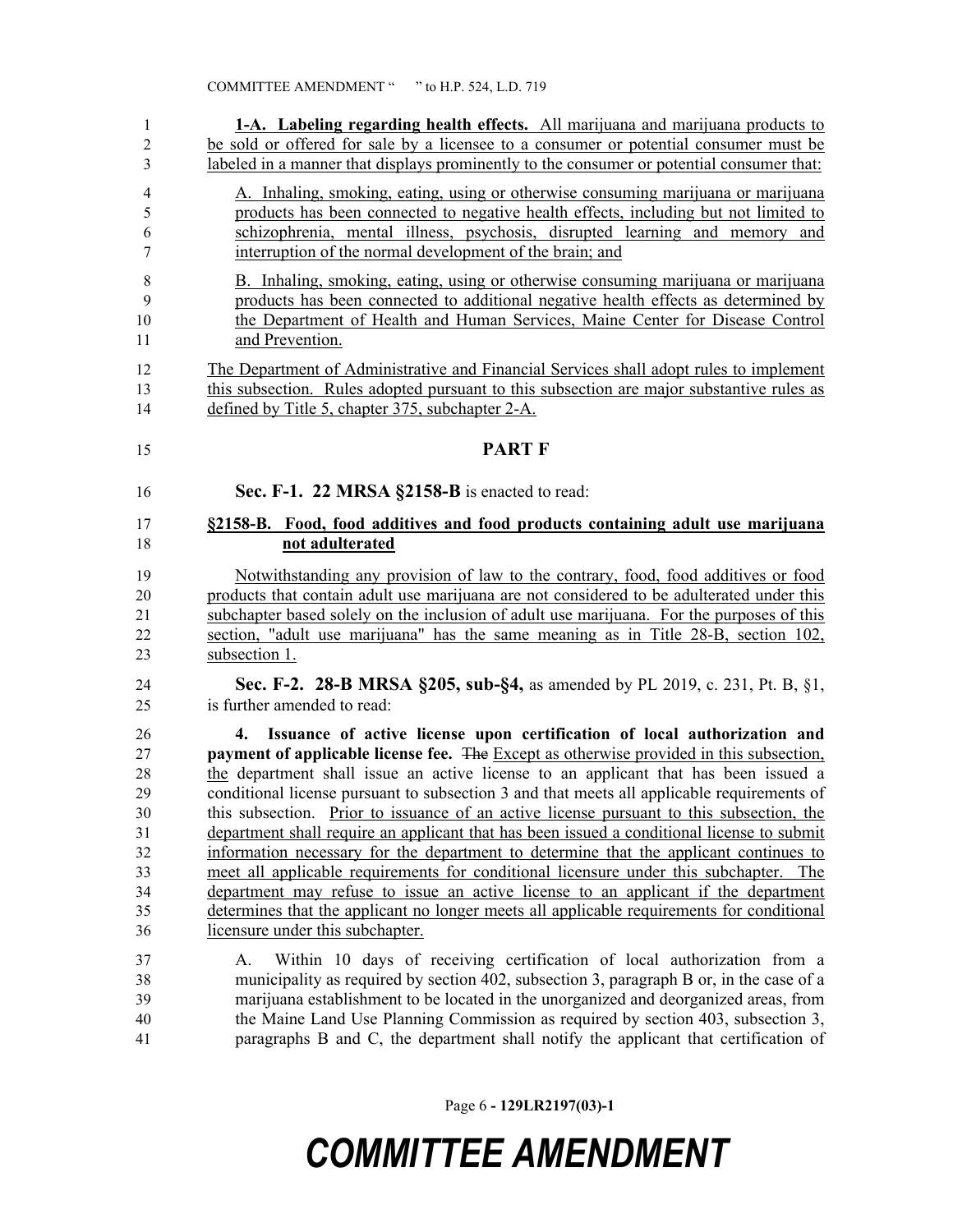- 1 local authorization has been confirmed and that, in order for the department to issue an active license, the applicant must:
- (1) Pay the applicable license fee required pursuant to section 207;
- (2) Submit a facility plan that specifies the location, size and layout of the marijuana establishment within the municipality or, in the case of a marijuana establishment to be located in the unorganized and deorganized areas, within the town, plantation or township in which the marijuana establishment will be located;
- (3) If the application is for a license to operate a cultivation facility, submit updated operating and cultivation plans as required under section 302 based upon the actual premises to be licensed, except that, if no changes to the original operating and cultivation plans submitted by the applicant are necessary based upon the actual premises to be licensed, then the applicant may satisfy this requirement by resubmitting the original operating and cultivation plans and noting on those plans that no changes are necessary;
- (4) If the application is for any license except a license to operate a testing facility, register with the State Tax Assessor pursuant to Title 36, section 1754-B to collect and remit the sales tax on the sale of adult use marijuana and adult use marijuana products imposed under Title 36, section 1811; and
- (5) If the application is for a license to operate a cultivation facility, register with the State Tax Assessor pursuant to Title 36, section 4922 to collect and remit the excise tax on the sale of adult use marijuana imposed under Title 36, chapter 723.
- B. The department shall prepare and furnish to applicants, municipalities and the Maine Land Use Planning Commission a certification form by which the municipality may certify to the department that the applicant has obtained local authorization as required by section 402, subsection 3, paragraph B or, in the case of a marijuana establishment to be located in the unorganized and deorganized areas, the Maine Land Use Planning Commission may certify to the department that the applicant has obtained local authorization as required by section 403, subsection 3, paragraphs B and C.
- C. Upon receipt of payment of the applicable license fee and any other documentation required under paragraph A, the department shall issue an active license to the applicant. The license must specify the date of issuance of the license, the period of licensure, the date of expiration of the license, the name of the licensee and the address of the licensed premises.
- **Sec. F-3. 28-B MRSA §503, sub-§10,** as enacted by PL 2017, c. 409, Pt. A, §6, is amended to read:

 **10. Rules.** The department shall adopt rules regarding the licensure, certification and accreditation of testing facilities and the testing of marijuana and marijuana products by testing facilities pursuant to this chapter, including, but not limited to, rules establishing acceptable testing and research practices for testing facilities, including, but not limited to, provisions relating to testing practices, methods and standards; remediation

Page 7 **- 129LR2197(03)-1**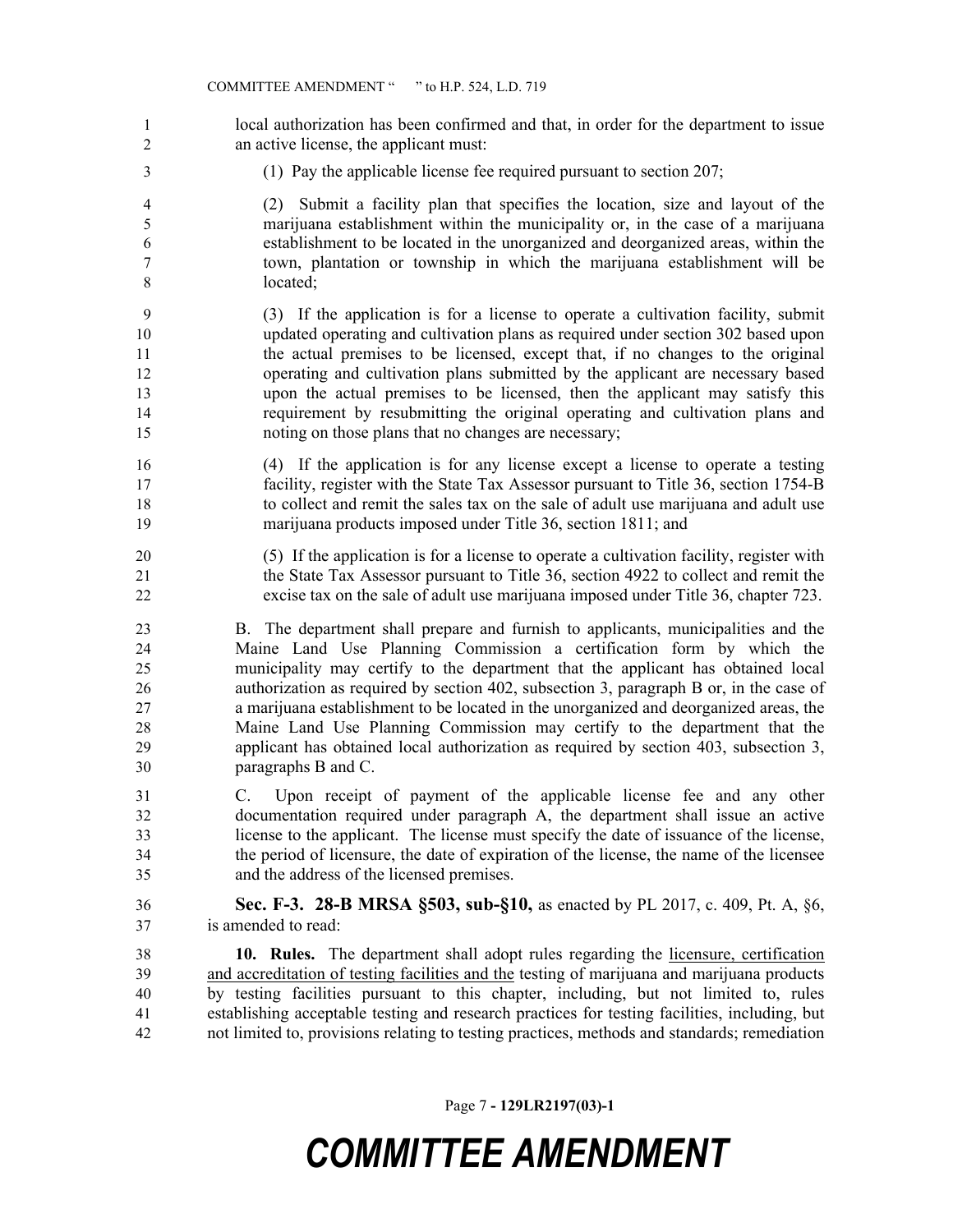and retesting procedures; quality control analysis; equipment certification and calibration; chemical identification; testing facility record-keeping, documentation and business practices; disposal of used, unused and waste marijuana and marijuana products; and reporting of test results. Rules adopted pursuant to this section are routine technical rules as defined in Title 5, chapter 375, subchapter 2-A.

 **Sec. F-4. 28-B MRSA §510,** as enacted by PL 2017, c. 409, Pt. A, §6, is amended to read:

#### **§510. Limited access areas**

 A Except as provided in subsection 1, a person may not enter or remain in any limited access area unless the person displays an individual identification card issued by the 11 department pursuant to section 106. A licensee shall ensure that all areas of ingress and 12 egress to limited access areas within its licensed premises are conspicuously marked and that a person is not allowed to enter or remain in any limited access area without displaying the person's individual identification card issued by the department pursuant to section 106.

 **1. Contractors.** A licensee may allow a person to enter or remain in any limited access area without displaying an individual identification card if the person is a contractor of the licensee, including, but not limited to, an electrician, a plumber, an engineer or an alarm technician, whose scope of work will not involve the handling of marijuana or marijuana products; the person signs a visitor entry log provided and maintained by the licensee and is issued a visitor identification badge by the licensee; and, if the person is working in a limited access area with immediate access to marijuana or marijuana products, the person is supervised at all times by the licensee or an employee of the licensee.

 **2. Licensee compliance.** A licensee shall ensure that all areas of ingress to and egress from limited access areas within its licensed premises are conspicuously marked and that a person is not allowed to enter or remain in any limited access area without displaying the person's individual identification card issued by the department pursuant to section 106.

- **Sec. F-5. 28-B MRSA §703, sub-§1, ¶D,** as enacted by PL 2017, c. 409, Pt. A, §6, is amended to read:
- D. Must have a universal symbol stamped or embossed on each serving of the product, except that the department may determine by rule that, for a particular type of product, such stamping or embossing is impracticable and is not required;
- **Sec. F-6. 28-B MRSA §803-A** is enacted to read:
- **§803-A. Administrative holds**

 In accordance with the provisions of this section, the department may impose an administrative hold on a licensee if, as a result of an inspection or investigation of the licensee by the department or a criminal justice agency, the department determines there are reasonable grounds to believe the licensee or an agent or employee of the licensee has committed or is committing a violation of the provisions of this chapter, the rules adopted pursuant to this chapter or the terms, conditions or provisions of the licensee's license.

Page 8 **- 129LR2197(03)-1**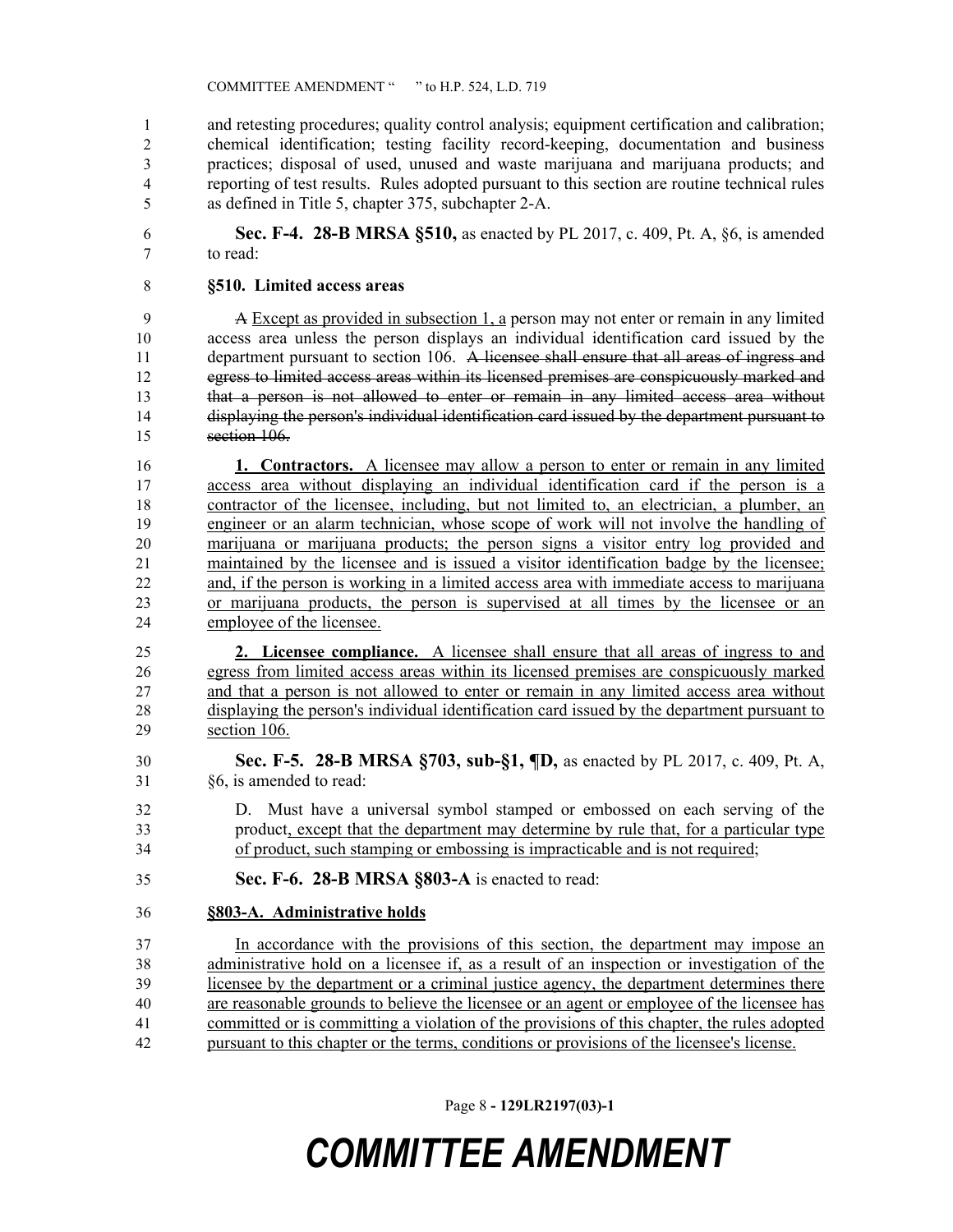| 1                                                        | 1. Notice. The department shall provide to a licensee subject to an administrative                                                                                                                                                                                                                                                                                                                                                                                                                                                                                                                                                                                                                                                                                                                                                                                  |
|----------------------------------------------------------|---------------------------------------------------------------------------------------------------------------------------------------------------------------------------------------------------------------------------------------------------------------------------------------------------------------------------------------------------------------------------------------------------------------------------------------------------------------------------------------------------------------------------------------------------------------------------------------------------------------------------------------------------------------------------------------------------------------------------------------------------------------------------------------------------------------------------------------------------------------------|
| 2                                                        | hold notice of the imposition of that hold, which must:                                                                                                                                                                                                                                                                                                                                                                                                                                                                                                                                                                                                                                                                                                                                                                                                             |
| 3                                                        | A. Include a concise statement of the basis for the administrative hold;                                                                                                                                                                                                                                                                                                                                                                                                                                                                                                                                                                                                                                                                                                                                                                                            |
| 4<br>5                                                   | Detail the marijuana, marijuana products or marijuana plants subject to the<br>В.<br>administrative hold;                                                                                                                                                                                                                                                                                                                                                                                                                                                                                                                                                                                                                                                                                                                                                           |
| 6                                                        | C. Describe any operational restrictions to be placed on the licensee's license during                                                                                                                                                                                                                                                                                                                                                                                                                                                                                                                                                                                                                                                                                                                                                                              |
| 7                                                        | the duration of the administrative hold; and                                                                                                                                                                                                                                                                                                                                                                                                                                                                                                                                                                                                                                                                                                                                                                                                                        |
| 8                                                        | D. Indicate actions that must be taken by the licensee as a result of the administrative                                                                                                                                                                                                                                                                                                                                                                                                                                                                                                                                                                                                                                                                                                                                                                            |
| 9                                                        | hold.                                                                                                                                                                                                                                                                                                                                                                                                                                                                                                                                                                                                                                                                                                                                                                                                                                                               |
| 10                                                       | An administrative hold takes effect at the time that the notice under this subsection is                                                                                                                                                                                                                                                                                                                                                                                                                                                                                                                                                                                                                                                                                                                                                                            |
| 11                                                       | provided by the department to the licensee.                                                                                                                                                                                                                                                                                                                                                                                                                                                                                                                                                                                                                                                                                                                                                                                                                         |
| 12                                                       | 2. Licensee actions. A licensee subject to an administrative hold must physically                                                                                                                                                                                                                                                                                                                                                                                                                                                                                                                                                                                                                                                                                                                                                                                   |
| 13                                                       | segregate in a limited access area any marijuana, marijuana products or marijuana plants                                                                                                                                                                                                                                                                                                                                                                                                                                                                                                                                                                                                                                                                                                                                                                            |
| 14                                                       | subject to the hold, as detailed in the notice under subsection 1, from any other marijuana,                                                                                                                                                                                                                                                                                                                                                                                                                                                                                                                                                                                                                                                                                                                                                                        |
| 15                                                       | marijuana products or marijuana plants not subject to the hold. For the duration of the                                                                                                                                                                                                                                                                                                                                                                                                                                                                                                                                                                                                                                                                                                                                                                             |
| 16                                                       | administrative hold, the licensee may not sell, give away, transfer, transport, dispose of or                                                                                                                                                                                                                                                                                                                                                                                                                                                                                                                                                                                                                                                                                                                                                                       |
| 17                                                       | destroy any marijuana, marijuana products or marijuana plants subject to the hold, but                                                                                                                                                                                                                                                                                                                                                                                                                                                                                                                                                                                                                                                                                                                                                                              |
| 18                                                       | may, as applicable, cultivate, harvest, manufacture or otherwise maintain the marijuana,                                                                                                                                                                                                                                                                                                                                                                                                                                                                                                                                                                                                                                                                                                                                                                            |
| 19                                                       | marijuana products or marijuana plants subject to the hold unless specifically restricted                                                                                                                                                                                                                                                                                                                                                                                                                                                                                                                                                                                                                                                                                                                                                                           |
| $20\,$                                                   | by the department from engaging in such activities pursuant to subsection 1, paragraph C.                                                                                                                                                                                                                                                                                                                                                                                                                                                                                                                                                                                                                                                                                                                                                                           |
| 21<br>22<br>23<br>24<br>25<br>26<br>27<br>28<br>29<br>30 | <b>Operational responsibilities and restrictions.</b> A licensee subject to an<br>3.<br>administrative hold shall, for the duration of the hold, maintain the licensee's licensed<br>premises and otherwise continue to operate the licensee's licensed marijuana<br>establishment in accordance with the provisions of this chapter, the rules adopted<br>pursuant to this chapter and the terms, conditions or provisions of the licensee's license<br>and the provisions of the administrative hold. Except as specifically restricted by the<br>department pursuant to a notice under subsection 1, the licensee may, for the duration of<br>the administrative hold and as applicable to the licensee's license type, cultivate,<br>manufacture, test or sell any marijuana, marijuana products or marijuana plants not<br>subject to the administrative hold. |
| 31                                                       | 4. Termination; duration. The department may terminate an administrative hold at                                                                                                                                                                                                                                                                                                                                                                                                                                                                                                                                                                                                                                                                                                                                                                                    |
| 32                                                       | any time following the imposition of the hold, except that a hold under this section may                                                                                                                                                                                                                                                                                                                                                                                                                                                                                                                                                                                                                                                                                                                                                                            |
| 33                                                       | not be imposed for a period exceeding 30 consecutive days from the date notice is                                                                                                                                                                                                                                                                                                                                                                                                                                                                                                                                                                                                                                                                                                                                                                                   |
| 34                                                       | provided to the licensee in accordance with subsection 1. Notice of termination of an                                                                                                                                                                                                                                                                                                                                                                                                                                                                                                                                                                                                                                                                                                                                                                               |
| 35                                                       | administrative hold must be provided by the department to the licensee subject to the                                                                                                                                                                                                                                                                                                                                                                                                                                                                                                                                                                                                                                                                                                                                                                               |
| 36                                                       | hold.                                                                                                                                                                                                                                                                                                                                                                                                                                                                                                                                                                                                                                                                                                                                                                                                                                                               |
| 37                                                       | 5. Department action; administrative hold not required prior to imposition of                                                                                                                                                                                                                                                                                                                                                                                                                                                                                                                                                                                                                                                                                                                                                                                       |
| 38                                                       | <b>penalty.</b> Subsequent to the termination of an administrative hold under subsection 4, the                                                                                                                                                                                                                                                                                                                                                                                                                                                                                                                                                                                                                                                                                                                                                                     |
| 39                                                       | department, in accordance with the applicable provisions of this subchapter and the rules                                                                                                                                                                                                                                                                                                                                                                                                                                                                                                                                                                                                                                                                                                                                                                           |
| 40                                                       | adopted pursuant to this subchapter, may impose a monetary penalty on the licensee that                                                                                                                                                                                                                                                                                                                                                                                                                                                                                                                                                                                                                                                                                                                                                                             |
| 41                                                       | was subject to the hold or suspend or revoke the licensee's license for a violation of the                                                                                                                                                                                                                                                                                                                                                                                                                                                                                                                                                                                                                                                                                                                                                                          |
| 42                                                       | provisions of this chapter, the rules adopted pursuant to this chapter or the terms,                                                                                                                                                                                                                                                                                                                                                                                                                                                                                                                                                                                                                                                                                                                                                                                |
| 43                                                       | conditions or provisions of the licensee's license.                                                                                                                                                                                                                                                                                                                                                                                                                                                                                                                                                                                                                                                                                                                                                                                                                 |

Page 9 **- 129LR2197(03)-1**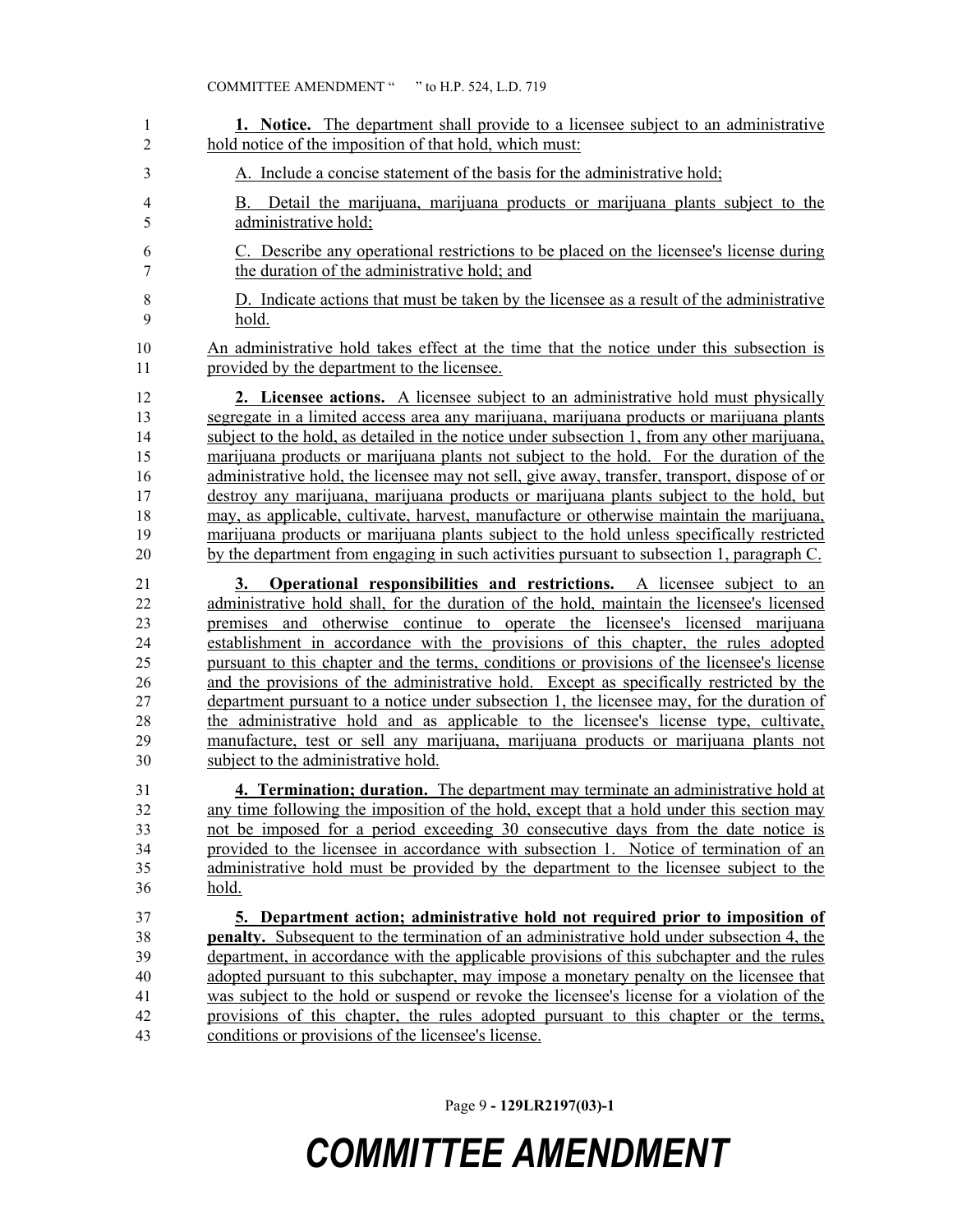COMMITTEE AMENDMENT " " to H.P. 524, L.D. 719

 The department is not required to impose an administrative hold on a licensee prior to imposing a monetary penalty on a licensee or suspending or revoking the licensee's license in accordance with the applicable provisions of this subchapter and the rules adopted pursuant to this subchapter for a violation of the provisions of this chapter, the rules adopted pursuant to this chapter or the terms, conditions or provisions of the licensee's license.

 **Sec. F-7. 28-B MRSA §804,** as enacted by PL 2017, c. 409, Pt. A, §6, is amended to read:

#### **§804. Rules**

 The department shall adopt rules governing the imposition of administrative holds, monetary penalties, suspensions and revocations under this subchapter, which must include, but are not limited to, provisions relating to notice and conduct of hearings consistent with the Maine Administrative Procedure Act and provisions relating to the disposition of unauthorized marijuana and marijuana products of a licensee.

**PART G**

 **Sec. G-1. Department of Administrative and Financial Services, office of marijuana policy; approval of final adoption.** Final adoption of Chapter 1: Adult Use Marijuana Program, a provisionally adopted major substantive rule of the Department of Administrative and Financial Services, office of marijuana policy that was submitted to the Legislature for review pursuant to the Maine Revised Statutes, Title 5, chapter 375, subchapter 2-A outside the legislative rule acceptance period, is authorized only if the following changes are made:

1. The rule must be amended in the section labeled "General" to:

 A. Clarify in the first paragraph of that section that the rule establishes the requirements for licensure as a marijuana establishment, including the fees, application and licensing processes and requirements for the cultivation, manufacture, testing and sale of adult use marijuana and adult use marijuana products; that the activities described in the rule may be considered a violation of federal law; and that persons cultivating, manufacturing, testing, selling, purchasing or otherwise receiving adult use marijuana or adult use marijuana products may be subject to federal sanctions for what may otherwise be considered authorized conduct in the State and that compliance with the rule does not exempt licensees, their employees or customers from possible federal prosecution;

- B. Delete the sentence in the first paragraph of that section: "The Department is not responsible or liable for the actions of marijuana establishments under these rules";
- C. Delete the 2nd, 3rd, 4th and 5th paragraphs of that section regarding the availability and location of copies of the Code of Federal Regulations, the Maine Revised Statutes and the Code of Maine Rules;

 2. The rule must be amended in section 1.1 to clarify that the department, acting through its office of marijuana policy, has developed the following rule in accordance

Page 10 **- 129LR2197(03)-1**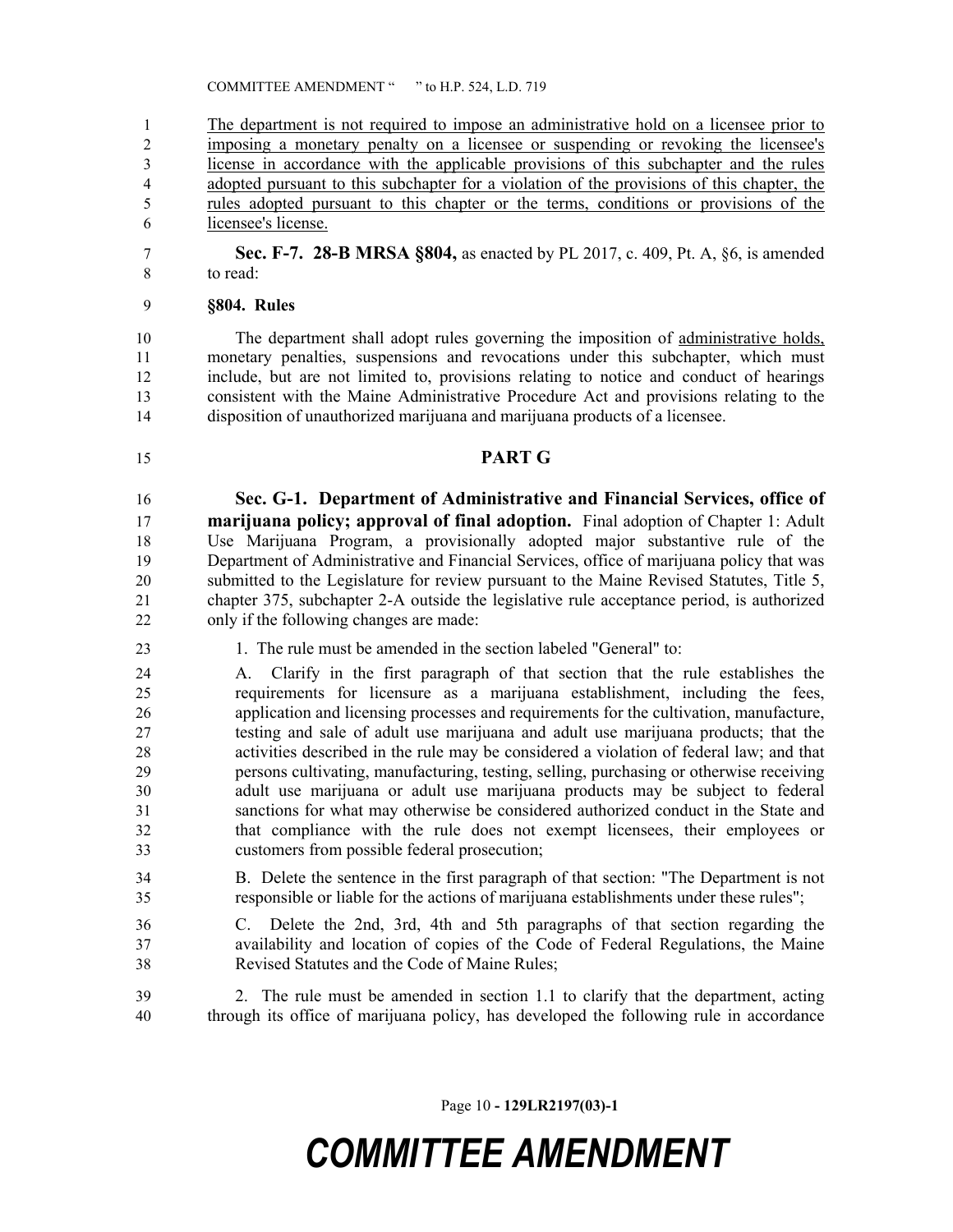COMMITTEE AMENDMENT " " to H.P. 524, L.D. 719

 with the statutory authority provided in Title 28-B, section 104 for the purpose of implementing, administering and enforcing the provisions of Title 28-B, chapter 1;

 3. The rule must be amended, as necessary, in sections 1.3(1), 2.4.7, 2.4.9(B)(2), 12.1.3, 12.2.2(B)(1) and 12.2.3(B)(15) and any other relevant sections to substitute for the broad reference to the Maine Revised Statutes a reference to Title 28-B specifically;

 4. The rule must be amended in section 1.3(4) to delete the definition for "age restricted retail area." The rule must be amended, as necessary, in sections 2.2.1(C)(6), 8 2.4.7(A), 3.2, 3.3.4(A), 3.4.1(C)(5), 3.6.4(E) and 3.9.4(A) and any other relevant sections to incorporate that deletion and to otherwise provide that, consistent with Title 28-B, section 507, the entry of persons under 21 years of age into the licensed premises of a marijuana establishment is prohibited;

12 5. The rule must be amended in sections 1.3(5), 1.3(14) and 1.3(58) to delete definitions for "analytical batch," "commissioner" and "nursery plant canopy";

 6. The rule must be amended in sections 1.3(16), 1.3(33), 2.3.1(D)(1) and 12.1.3 and any other relevant sections to delete references to the phrase "the rules adopted pursuant to this chapter." The rule must be amended as necessary and where appropriate to substitute for the term "this chapter" the term "this rule";

 7. The rule must be amended in section 1.3(29) to define the term "inherently hazardous substance," consistent with the statutory definition in Title 28-B, section 102, subsection 20, rather than the term "inherently hazardous materials." The rule must be amended in sections 2.4.9(D) and 2.6.5(A)(1) and any other relevant sections to incorporate that amended definition;

 8. The rule must be amended, as necessary, in sections 1.3(35), 2.7.1 and 3.2.3 and any other relevant sections to clarify that, consistent with Title 28-B, section 510, entry into limited access areas is authorized only for persons displaying an individual identification card and for contractors of a licensee and is not authorized for any other persons;

28 9. The rule must be amended in sections  $1.3(37)$ ,  $2.6.5(A)(3)(a)$ ,  $3.5.1(C)(3)$  and 12.2.2(B)(1) and any other relevant sections to reference the Maine Land Use Planning Commission;

 10. The rule must be amended, as appropriate, in sections 1.3(40), 3.8.2(A)(1), 3.8.2(B) and 3.8.5(C)(2) and any other relevant sections to substitute for the term "cannabis" the term "marijuana";

 11. The rule must be amended in sections 1.3(47) and 1.3(83) to delete definitions for "marijuana items" and "usable marijuana." The rule must be amended, as necessary, in sections 1.3(28), 1.3(65), 3.4.1(E), 3.6.2(D), 3.6.6(E), 3.9.3, 3.9.5, 4.2.2, 4.2.4(B), 5.1(A), 5.2, 8.1, 11.1.1, 11.1.2, 12.2.3(B)(6), 12.5(D) and 12.7(B) and any other relevant sections to substitute for those deleted terms the terms "marijuana," "marijuana concentrate" and "marijuana products," as appropriate, and in a manner consistent with 40 the definitions of those terms in sections  $1.3(41)$ ,  $1.3(42)$  and  $1.3(49)$ ;

 12. The rule must be amended in section 1.3(51) to define "marijuana trim," consistent with the statutory definition in Title 28-B, section 102, subsection 35, to mean

Page 11 **- 129LR2197(03)-1**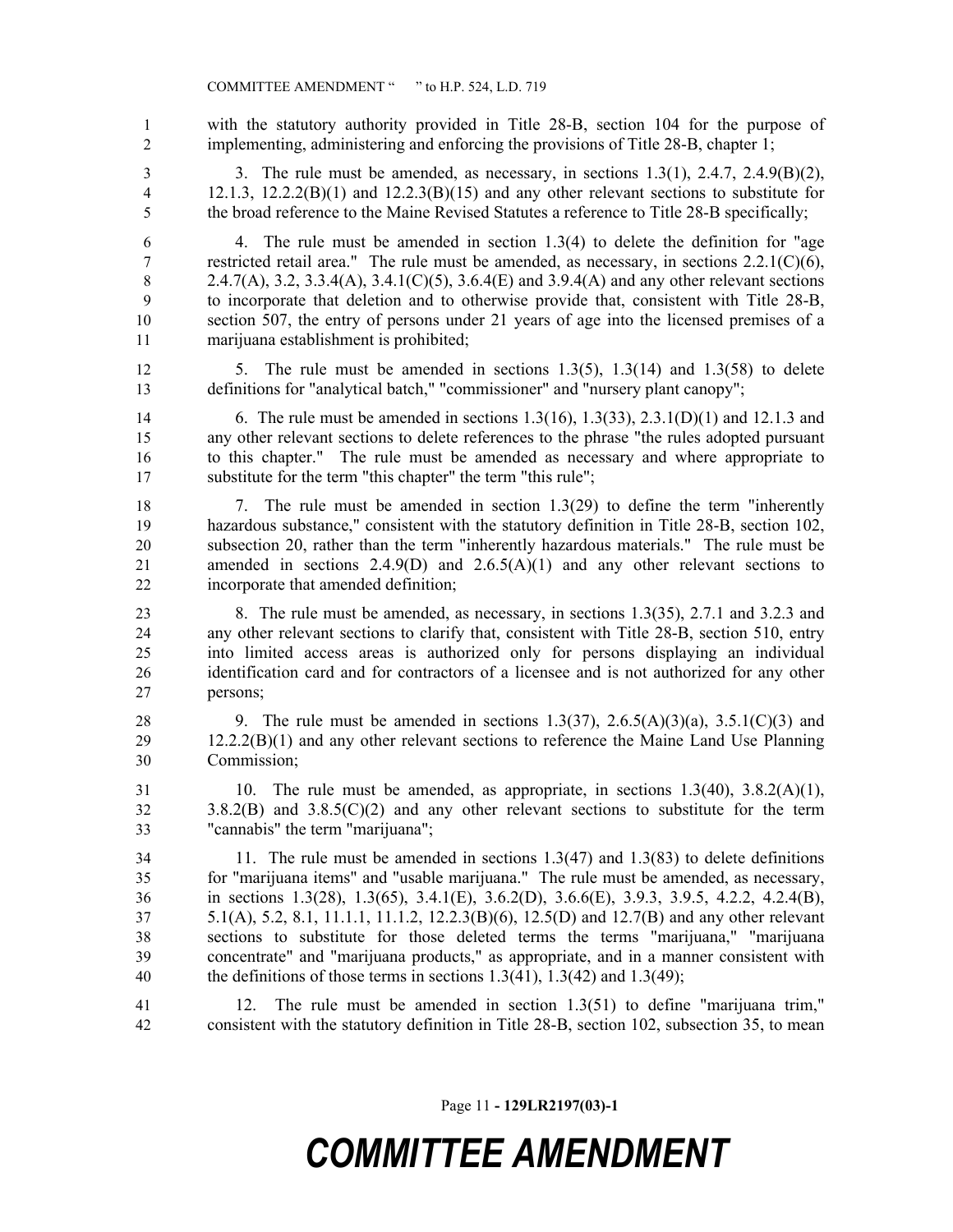- any part of a marijuana plant, whether processed or unprocessed, that is not marijuana flower or a marijuana seed;
- 13. The rule must be amended in section 1.3(55) to delete the definition for "minor," 4 and the rule must be amended, as necessary, in sections  $3.8.2(A)$ ,  $3.9.3(E)$ ,  $5.2(A)(1)$ , 5.2(B)(5),  $12.2.2(B)(7)$  and  $12.2.3(B)(8)$  and any other relevant sections to substitute the terms "person under 21 years of age" or "persons under 21 years of age" as appropriate;
- 

 14. The rule must be amended in sections 1.3(60), 1.3(61) and 1.3(80) to delete definitions for "other interested parties," "party of control" and "true party of interest." The rule must be amended, as necessary and appropriate, in sections 2.4.2, 2.4.3, 2.5.1, 2.6.5(A)(7), 2.7.2(B), 2.8.3(B), 2.10, 3.1, 12.1.2(D), 12.3.2(A), 12.3.4(A) and 11 12.3.5(C)(3) and any other relevant sections to substitute for those deleted terms the statutory terminology in Title 28-B, chapter 1, subchapter 2 regarding the characterization of ownership interests, to incorporate the statutory application of the general licensing criteria in Title 28-B, section 202 to the ownership interests in a license, to incorporate the statutory requirements in Title 28-B, section 202 regarding the disclosure of direct and indirect financial interests in a license and to otherwise amend the rule consistent with the characterization of ownership interests in a license in Title 28-B, chapter 1, subchapter 2 and the application of the provisions of Title 28-B, chapter 1, subchapter 2 to those ownership interests;

 15. The rule must be amended in section 1.3(63) to define "plant canopy," consistent with the statutory definition in Title 28-B, section 102, subsection 41, to mean the total surface area within the licensed premises of a cultivation facility that is authorized by the department for use at any time by the cultivation facility licensee to cultivate mature marijuana plants. The surface area of the plant canopy must be calculated in square feet and measured using the outside boundaries of the area and must include all of the area within the boundaries. If the surface area of the plant canopy consists of noncontiguous areas, each component area must be separated by identifiable boundaries. If a tiered or shelving system is used by the cultivation facility licensee, the surface area of each tier or shelf must be included in calculating the area of the plant canopy. Calculation of the area of the plant canopy may not include the areas within the licensed premises of a cultivation facility that are used by the licensee to cultivate immature marijuana plants and seedlings and that are not used by the licensee at any time to cultivate mature marijuana plants;

 16. The rule must be amended in section 1.3(64) to define "premises" to mean the designated area within a structure or structures and land specified in a license application that is owned, leased or otherwise held under the control of the applicant or licensee where conduct related to the cultivation, manufacture, testing or sale of adult use marijuana and adult use marijuana products occurs. The premises must be a contiguous area and may be occupied by only one marijuana establishment unless otherwise permitted by statute or this rule, except that nothing in this definition may be construed to prohibit the siting of multiple marijuana establishments in the same building or property as long as each marijuana establishment operates in a space physically distinct from any other marijuana establishment;

 17. The rule must be amended in 1.3(65) to delete the definition for "process," and the rule must be amended, as necessary, in sections 1.3(35), 2.4.8(B), 2.7.1(A)(1),

Page 12 **- 129LR2197(03)-1**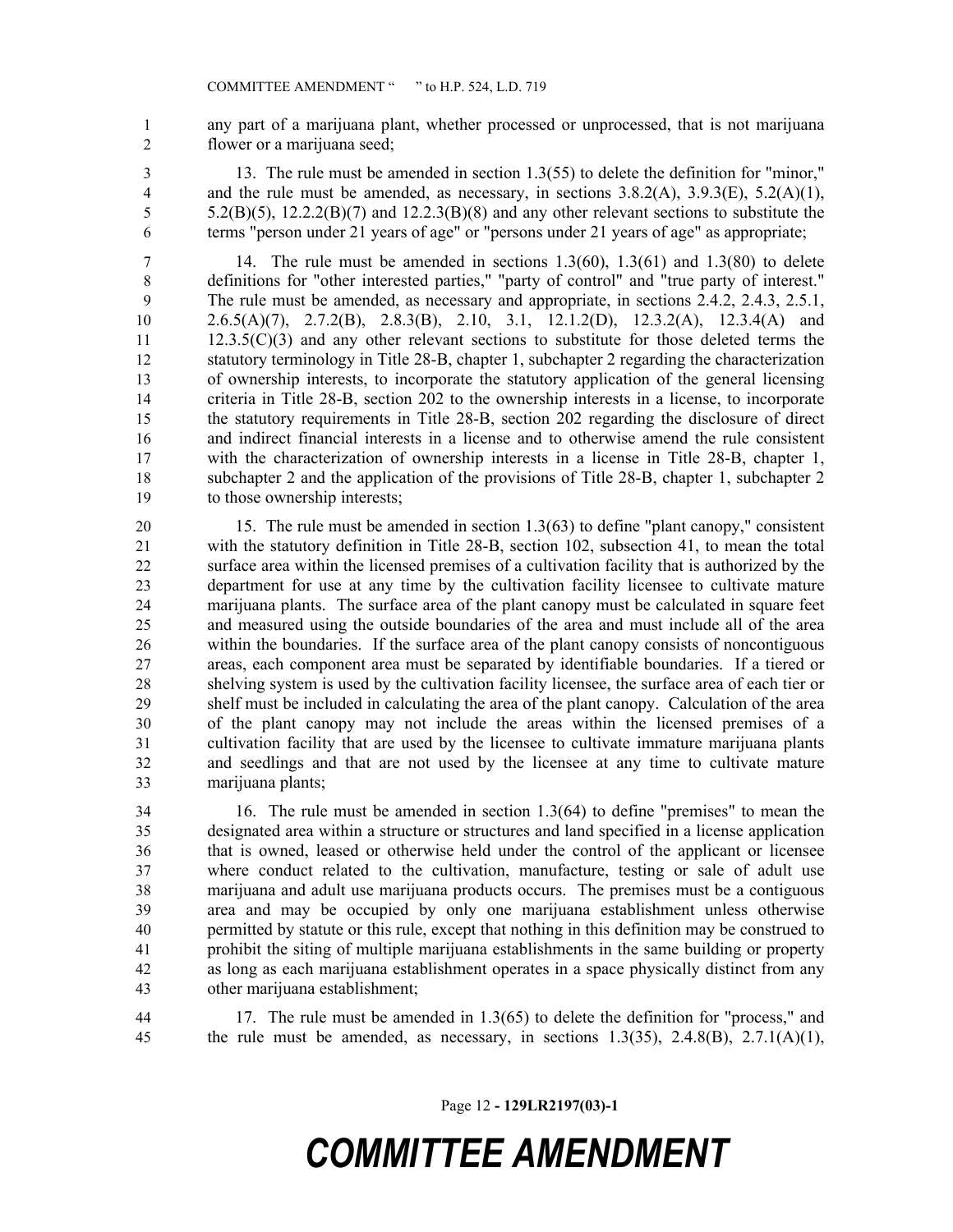- 2.7.1(C), 3.3.1, 3.3.4, 10, 11.3.2(A)(1), 12.6.1(C) and 12.7(A)(5) and any other relevant sections to substitute the term "cultivation," as appropriate, for the term "process";
- 18. The rule must be amended in section 1.3(69) to delete reference to provisional license for a testing facility;
- 19. The rule must be amended in section 1.3(70)(a) to substitute for the phrase "This paragraph is repealed effective June 1, 2021" the phrase "This requirement does not apply after May 31, 2021";
- 20. The rule must be amended in section 1.3 to:
- A. Define "certificate of analysis" consistent with the use of that term in sections 10 3.8.2(F), 3.9.3(Q) and 11;
- B. Define "qualifying patient," consistent with the statutory definition in Title 28-B, section 102, subsection 45, to mean a person who possesses a valid certification for the medical use of marijuana pursuant to Title 22, section 2423-B. The rule must be amended, as necessary, in any relevant sections to ensure the correct use of that defined term;
- C. Define "registered dispensary," consistent with the statutory definition in Title 28-B, section 102, subsection 46, as having the same meaning as in Title 22, section 2422, subsection 6. The rule must be amended, as necessary, in sections 2.4.4(D), 2.4.8 and 2.4.9 and any other relevant sections to ensure the correct use of that defined term;
- D. Define "registered caregiver," consistent with the statutory definition in Title 28-B, section 102, subsection 47, as having the same meaning as in Title 22, section 2422, subsection 11. The rule must be amended, as necessary, in sections 2.4.4(D), 2.4.8 and 2.4.9 and any other relevant sections to ensure the correct use of that defined term; and
- E. Define "sample," consistent with the statutory definition in Title 28-B, section 102, subsection 50, to mean:
- (1) An amount of marijuana or an amount of a marijuana product provided to a testing facility by a marijuana establishment or other person for testing or research and development purposes in accordance with Title 28-B, chapter 1, subchapter 6;
- (2) An amount of adult use marijuana or an amount of an adult use marijuana product collected from a licensee by the department for the purposes of testing the marijuana or marijuana product for product quality control purposes pursuant to Title 28-B, section 512, subsection 2;
- (3) An amount of adult use marijuana provided by a cultivation facility to another licensee for business or marketing purposes pursuant to Title 28-B, section 501, subsection 8; or
- (4) An amount of adult use marijuana or an amount of an adult use marijuana product provided to another licensee by a products manufacturing facility for business or marketing purposes pursuant to Title 28-B, section 502, subsection 6.

Page 13 **- 129LR2197(03)-1**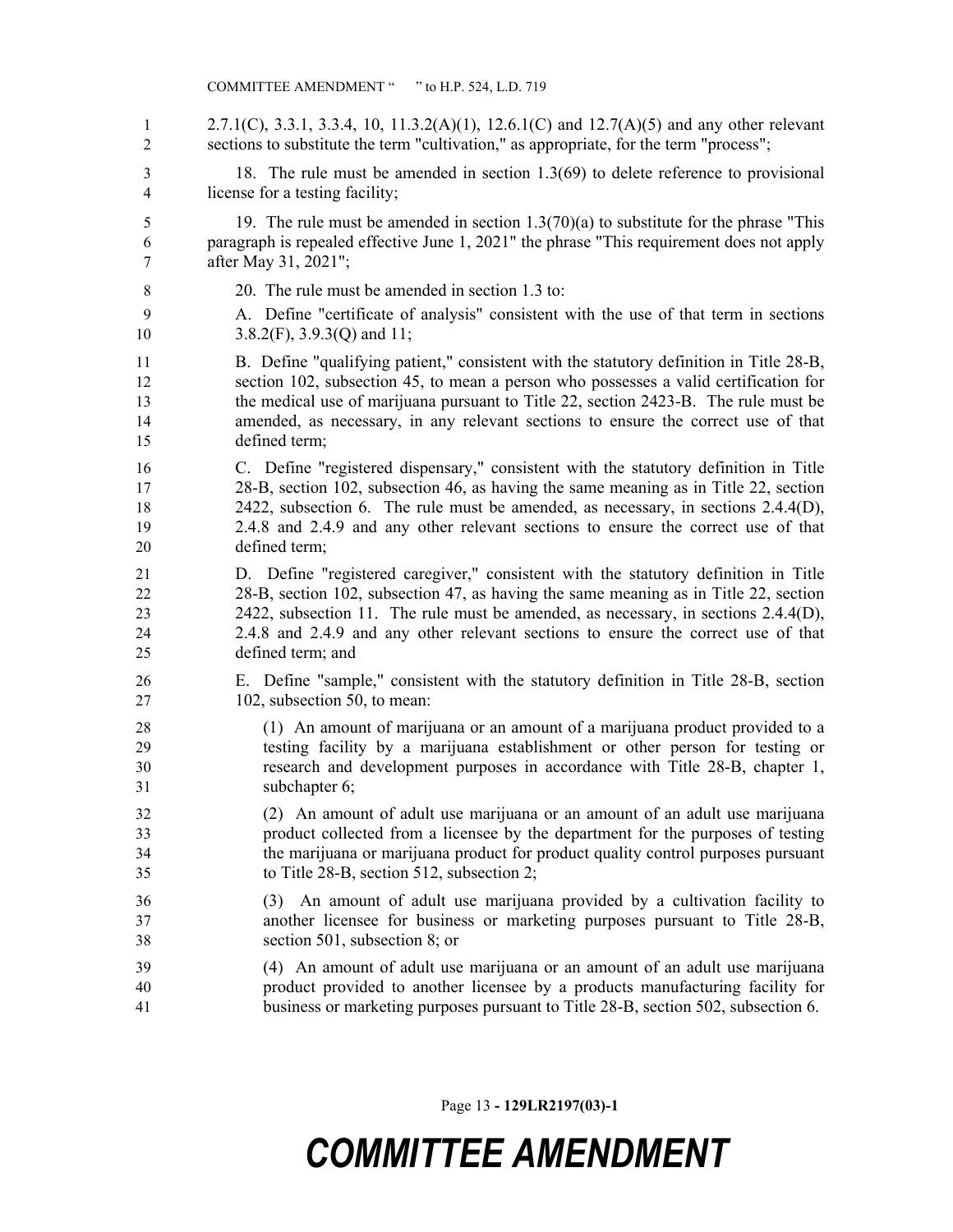The rule must be amended, as necessary, in any relevant sections to ensure the correct use of that defined term;

 21. The rule must be amended in sections 2.1.1, 2.2, 2.4, 3.3.1, 3.9.5, 4.1 and 13 and any other relevant sections to describe "types" of licenses rather than "classes" of licenses;

 22. The rule must be amended to delete section 2.1.2 and to amend, as necessary and appropriate, any other sections affected by that deletion;

 23. The rule must be amended, as necessary, in sections 2.2.1(C)(7) and 9 3.9.1(A)(1)(b) to clarify that a nursery cultivation facility, consistent with Title 28-B, section 501, subsection 3, paragraph D, may sell to consumers only immature marijuana plants, seedlings, marijuana seeds and agricultural or gardening supplies relating to the cultivation of marijuana;

 24. The rule must be amended, as necessary, in section 2.2.3 and any other relevant sections to clarify that the addition of marijuana to food is not considered adulteration as provided in Title 22, section 2158-B;

 25. The rule must be amended, as necessary, in sections 2.2.4 and 3.9 and any other relevant sections to incorporate all statutory prohibitions regarding the items authorized for sale by marijuana stores, and the prohibitions applicable to sales by marijuana stores consistent with Title 28-B, section 504, subsections 1 and 2;

 26. The rule must be amended in section 2.3.1(B), and section 2.5.1 to be consistent with Title 28-B, section 202 requiring all owners and investors of any type and in any amount to be residents of the State;

 27. The rule must be amended, as necessary, in section 2.3.1(E) and any other relevant sections to substitute for the term "felony" the phrase "a crime punishable by imprisonment for one year or more" and to substitute for the term "misdemeanor" the phrase "a crime punishable by imprisonment for less than one year";

27 28. The rule must be amended in section  $2.3.1(E)(2)$  and any other relevant sections to clarify that the applicant shall submit and the department shall consider all applicants' criminal convictions in this State or in another jurisdiction for offenses involving only dishonesty, deception, misappropriation or fraud, but that, consistent with Title 28-B, section 203, subsection 1, any such convictions may not be automatically disqualifying for the purposes of licensure;

33 29. The rule must be amended, as necessary, in section  $2.3.1(E)(7)$  and (8) and any other relevant sections to clarify that the applicant shall submit and the department shall consider all applicants' tax compliance history, but that, consistent with Title 28-B, section 203, subsection 2, any tax delinquency may not be automatically disqualifying for the purposes of licensure;

 30. The rule must be amended in section 2.3.1 to incorporate the statutory requirement in Title 28-B, section 203, subsection 3 that the applicant submit and the department consider information regarding any violations or penalties imposed on the applicant in another jurisdiction regarding the regulated cultivation, manufacture, testing or sale of marijuana or marijuana products, but that any such violations or penalties may not be automatically disqualifying for the purposes of licensure;

Page 14 **- 129LR2197(03)-1**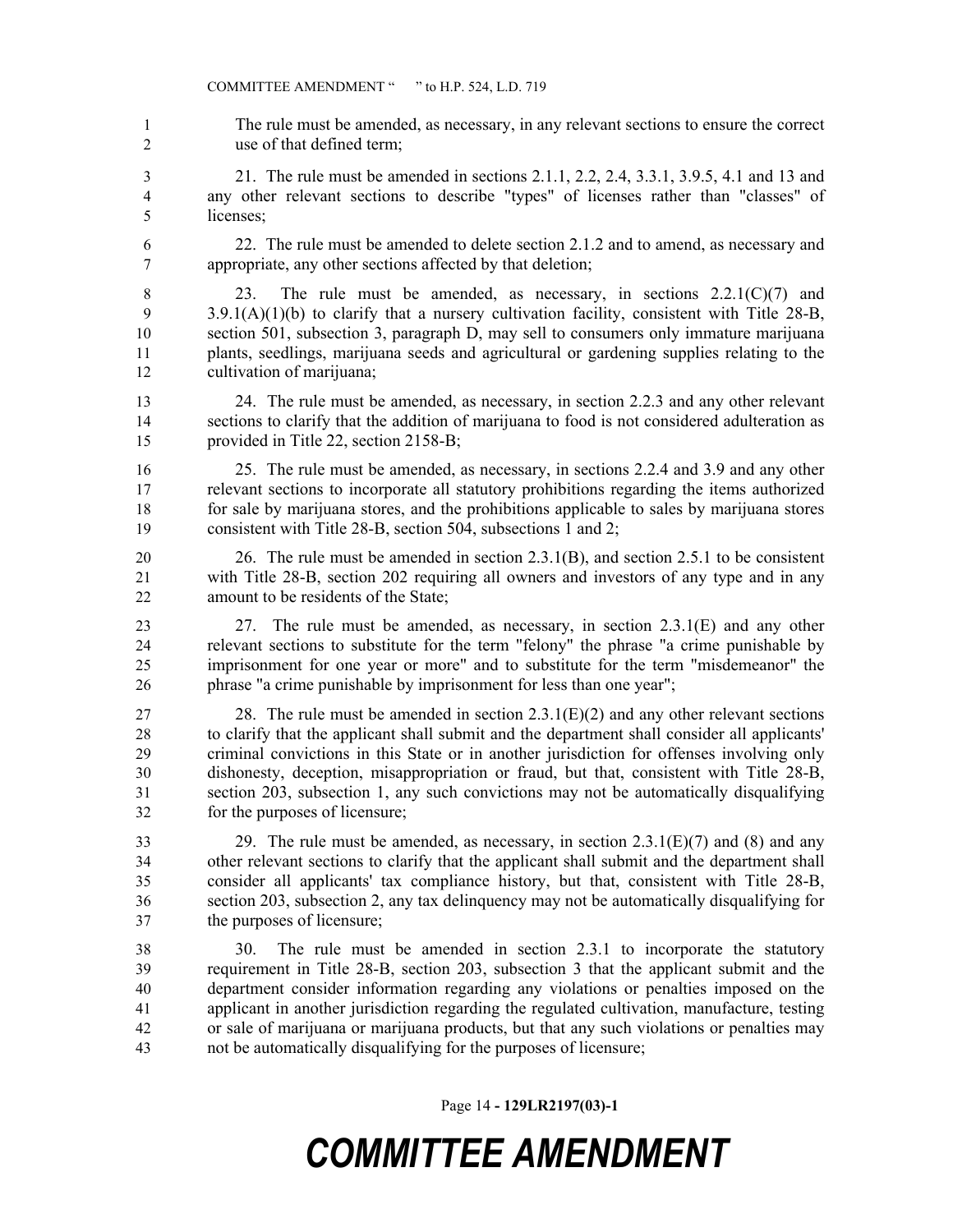31. The rule must be amended, as necessary, in section 2.4.1(B) and any other relevant sections to clarify that a conditional license issued by the department may be used by the applicant to which the license was issued to demonstrate that the applicant has met all applicable requirements for conditional licensure in accordance with Title 28-B, section 205, subsection 3 for the purpose of seeking local authorization;

6 32. The rule must be amended, as necessary, in section  $2.4.3(A)(8)$  and any other relevant sections to remove authorization for the department to disseminate or disclose criminal history record information obtained through a criminal history record check if requested as part of a law enforcement investigation. The rule must be amended, as necessary, in section 2.4.3 to ensure consistency between the provisions of section 2.4.3 and the provisions of Title 28-B, section 204;

12 33. The rule must be amended in sections 2.4.4(B) and 12.1.2(F) to substitute for the terms "Maine Electrical Code" and "Maine's Electrical Code" the term "applicable electrical code";

 34. The rule must be amended in sections 2.4.4(D), 2.4.8, 2.4.9, 3.4.1(D), 3.6.7, 16 3.8.6, 12.2.2(B)(3) and 12.3.5(C) and any other relevant sections to substitute the terms "marijuana for medical use," "marijuana products for medical use," "marijuana concentrate for medical use," "marijuana plants for medical use," "marijuana cultivation for medical use" and other similar terminology, as appropriate and as consistent with the use of such terminology in Title 22, chapter 558-C and in Title 28-B, for any incorrect terminology in those sections;

 35. The rule must be amended, as necessary, in sections 2.4.8, 2.4.9 and 3.9 and any other relevant sections to incorporate the statutory prohibition in Title 28-B, section 504, subsection 5 on the use of a shared facility for the sale of adult use marijuana and adult use marijuana products and the sale of marijuana and marijuana products for medical use;

 36. The rule must be amended in section 2.4.9(A) to substitute for the term "registered medical marijuana manufacturing facility" the term "manufacturing facility registered in accordance with Title 22, section 2423-F";

 37. The rule must be amended in section 2.5.1 to clarify that the department verifies that each marijuana establishment satisfies the residency requirements of Title 28-B, section 202, subsection 2 and this rule. The rule must be amended in section 2.5.1(C) to clarify that the department may refuse to issue a conditional license to an applicant at its discretion until it is satisfied that the applicant has satisfied the residency requirements of Title 28-B, section 202, subsection 2 and this rule;

 38. The rule must be amended, as necessary, in section 2.5.5 and any other relevant sections to clarify that any denial of an application for a conditional license must be for good cause consistent with Title 28-B, section 206;

39. The rule must be amended in the headnote of section 2.6, Application for Active

 License, or Provisional Testing License, and in the text of section 2.6, consistent with Title 28-B, section 503, subsection 2 in which there is no provisional licensing for testing facilities;

 40. The rule must be amended in section 2.6.2(B) to clarify that upon receipt of a local authorization certification form, the department shall, within 10 calendar days,

Page 15 **- 129LR2197(03)-1**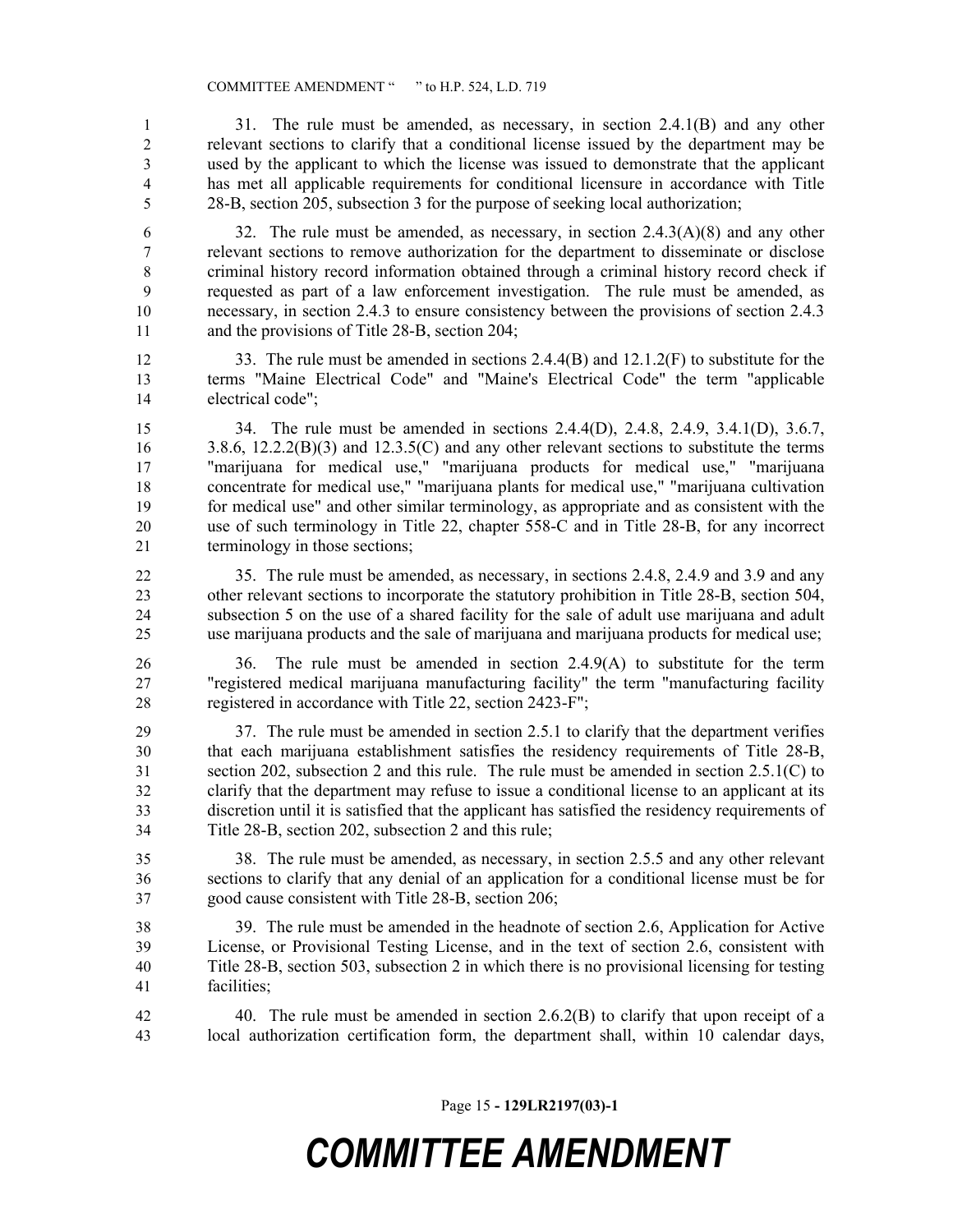notify the applicant of any additional information needed for the issuance of an active license;

 41. The rule must be amended in section 2.7.2(D) to substitute for the phrase "medical marijuana credential revocation" the phrase "revocation of a registry identification card or registration certificate issued pursuant to Title 22, chapter 558-C";

 42. The rule must be amended in section 2.8.1(B) and any other relevant sections to remove authority for the department to authorize inspections by a 3rd party;

 43. The rule must be amended, as necessary, in sections 2.8.1(E) and 2.8.2 and any other relevant sections to clarify the application of and the requirements for an increase in cultivation tier upon approval, consistent with Title 28-B, section 303, and the application of and the requirements for an increase in maximum licensed plant canopy upon renewal of a tier 4 cultivation facility license, consistent with Title 28-B, section 304, including, but not limited to, clarification that the increase under Title 28-B, section 304 is available only with respect to a tier 4 cultivation facility license and is available to a licensee only every 2 years;

 44. The rule must be amended, as necessary, in section 2.10 to refer to a transfer of ownership interests instead of a transfer of license, consistent with Title 28-B, section 210;

- 45. The rule must be amended, as necessary, in section 2 and any other relevant sections to incorporate:
- A. A process for revocation or refusal to renew an inactive license, consistent with Title 28-B, section 214;

 B. The statutory prohibitions in Title 28-B, section 205, subsection 2, paragraphs A, B and C regarding the limitation on the number of cultivation facility licenses or total authorized plant canopy in common ownership, the limitation on the common ownership of a testing facility license and any other license type or common ownership with a registered caregiver or registered dispensary and the limitation until January 1, 2022 on the number of marijuana store licenses in common ownership; and

C. A process for the termination of a license, consistent with Title 28-B, section 212;

 46. The rule must be amended in sections 3.6.3(B)(3) and (4) to substitute for the term "marijuana plant start" the term "seedling";

 47. The rule must be amended, as necessary, in sections 3.8.1(G), 5.2(B)(9), 11 and 12.5 and any other relevant sections to remove the term "third-party" in reference to testing facilities or laboratories and to substitute, as appropriate, for the terms "laboratory" or "laboratories" the terms "testing facility" or "testing facilities";

 48. The rule must be amended, as necessary, in section 3.8.2(A)(2) and any other relevant sections to incorporate the statutory prohibition in Title 28-B, section 703, subsection 1, paragraph E on the sale of edible marijuana products in the distinct shape of a human, animal or fruit and ensure consistency with Title 28-B, section 703, subsection 41 1, paragraph E;

Page 16 **- 129LR2197(03)-1**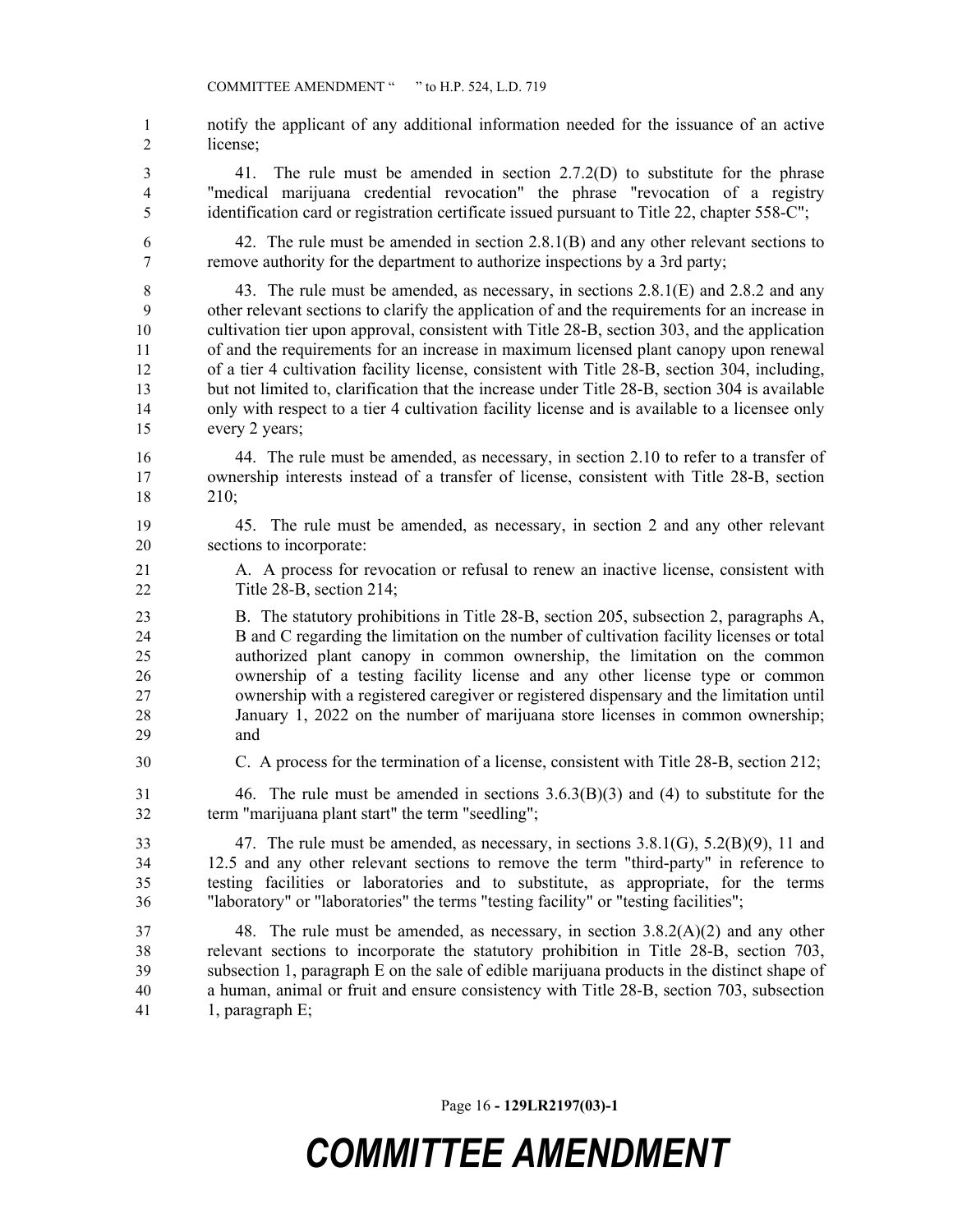49. The rule must be amended, as necessary, in section 3.9.7(B) and any other relevant sections to clarify that reusable exit packaging that is not tamper-evident may be used or sold by a licensee only if marijuana or marijuana products sold to a consumer that are placed in such reusable exit packaging are prepackaged in tamper-evident packaging and that such sale otherwise meets applicable packaging requirements of Title 28-B, section 701, subsection 2. The rule must be amended, as necessary, in sections 11.3, 11.4 and 11.5 and any other relevant sections to ensure consistency with the requirements in Title 28-B, section 701, subsection 2 regarding tamper-evident, child-resistant and opaque packaging;

 50. The rule must be amended in section 4.1(B)(11) and any other relevant sections to require a licensee to record in the tracking system data regarding, where applicable, the municipality or municipalities where the marijuana or marijuana product was cultivated, harvested, manufactured, tested, sold to other licensees, sold to consumers and disposed of or destroyed;

 51. The rule must be amended, as necessary, in section 5 and any other relevant sections, consistent with the statutory prohibition in Title 28-B, section 702, subsection 1, paragraph B, on advertising or marketing that has a high likelihood of reaching persons under 21 years of age or that is specifically designed to appeal particularly to persons under 21 years of age and to incorporate the statutory prohibition in Title 28-B, section 702, subsection 1, paragraph C on the use of advertising by a marijuana establishment within 1,000 feet from a school;

 52. The rule must be amended, as necessary, in section 6.1.1 and any other relevant sections to clarify that trade samples may not be sold or otherwise provided or conveyed for payment or consideration;

 53. The rule must be amended in section 9 to delete the 2nd sentence of the first 26 paragraph and to delete section 9.1(A)(2). The rule must be amended in section 9.1(A)(1) to provide that licensees must notify the Department of Public Safety of a discharge but are not required to notify the Department of Environmental Protection of such discharge. The rule must be amended in section 9.1(B)(1) to provide that the licensee must contact the National Response Center. The rule must be amended in section 9.2(A) to provide that a marijuana plant, marijuana trim, other marijuana and other plant material may be classified as hazardous waste if it is toxic, flammable or a listed waste subject to regulation under Department of Environmental Protection rule Chapter 850;

 54. The rule must be amended in the 2nd sentence of section 11 to delete the phrase "if such facility is in operation";

 55. The rule must be amended in section 11 to delete the 3rd provision and insert a new provision that states that the department may not waive testing requirements in the rules for any reason;

56. The rule must be amended in section 11.1.2 to add new paragraphs that:

 A. Require that all marijuana and marijuana products must be labeled in a manner that displays prominently to the consumer or potential consumer that inhaling, smoking, eating, using or otherwise consuming marijuana or marijuana products has been connected to negative health effects, including but not limited to schizophrenia,

Page 17 **- 129LR2197(03)-1**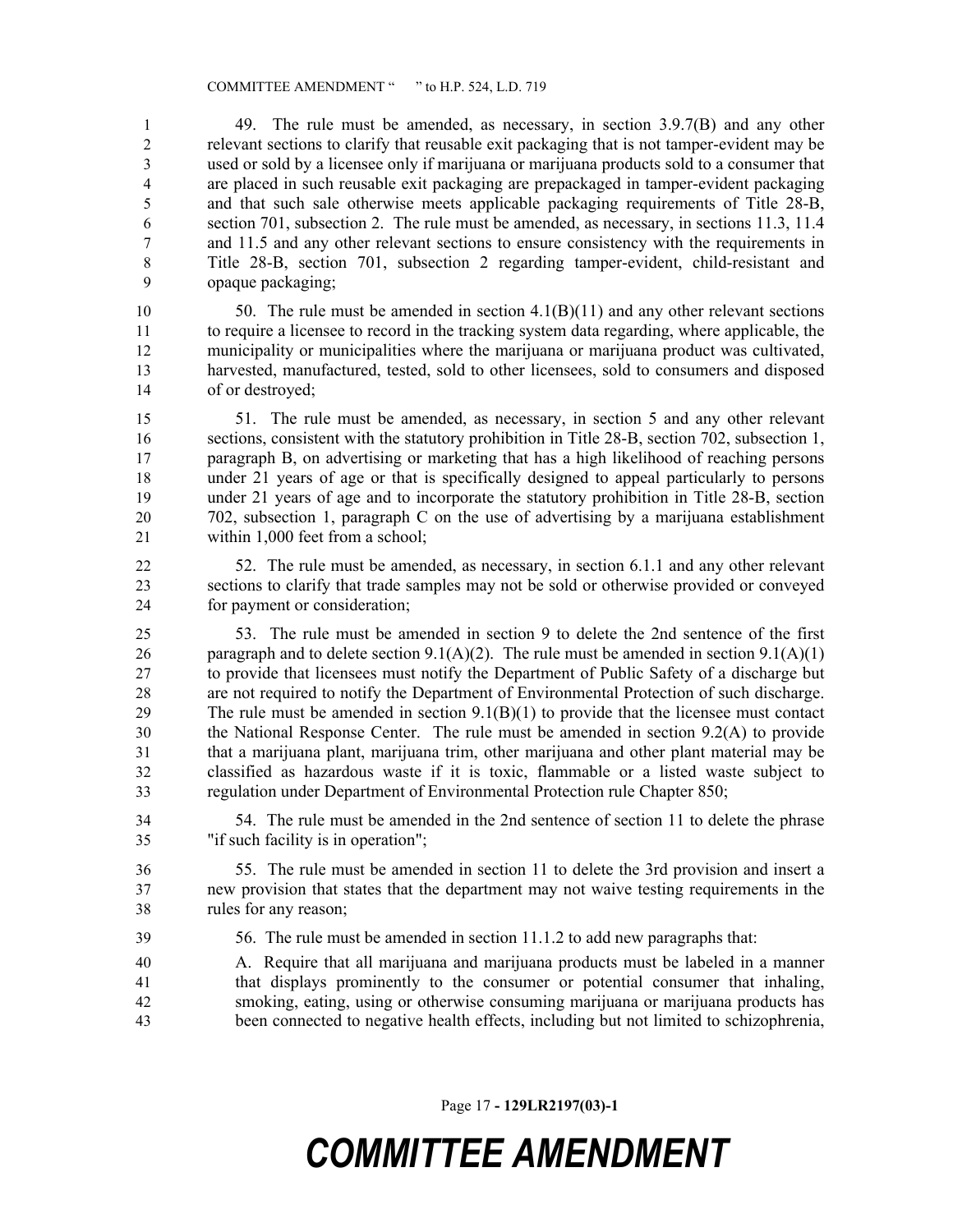mental illness, psychosis, disrupted learning and memory and interruption of the normal development of the brain; and

 B. Requires that all marijuana and marijuana products must be labeled in a manner that displays prominently to the consumer or potential consumer the risks connected to inhaling, smoking, eating, using or otherwise consuming marijuana or marijuana products that have been found to exist by the Department of Health and Human Services, Maine Center for Disease Control and Prevention;

 57. The rule must be amended, as necessary, in section 11.1.3(F) and any other relevant sections, consistent with the statutory prohibition in Title 28-B, section 701, subsection 4, paragraph B, on labeling or packaging of marijuana or marijuana products in a manner that is specifically designed to appeal particularly to a person under 21 years of age. The rule must be amended, as necessary, in section 11.1 to incorporate the statutory requirements in Title 28-B, section 701, subsection 1, paragraphs A, B and C that all marijuana and marijuana product labels include the license numbers of the cultivation facility and products manufacturing facility, if applicable, involved with the cultivation and manufacture of the marijuana or marijuana product, an identity statement and health and safety warning labels. The rule must be amended, as necessary, in section 11.1 to incorporate the statutory prohibition in Title 28-B, section 701, subsection 4, paragraph D on labeling or packaging that depicts a human, animal or fruit;

 58. The rule must be amended in section 11.2(C) to provide that any statement as to cannabinoid profile or the presence or absence of contaminants must require testing and label verification by a licensed testing facility;

 59. The rule must be amended in section 11.5.2 to add to the labeling requirements for the retail sale of topical marijuana products new provisions that:

 A. Require that all topical marijuana products must be labeled in a manner that displays prominently to the consumer or potential consumer that inhaling, smoking, eating, using or otherwise consuming marijuana or marijuana products has been connected to negative health effects, including but not limited to schizophrenia, mental illness, psychosis, disrupted learning and memory and interruption of the normal development of the brain; and

 B. Require that all topical marijuana products must be labeled in a manner that displays prominently to the consumer or potential consumer the risks connected to inhaling, smoking, eating, using or otherwise consuming marijuana or marijuana products that have been found to exist by the Department of Health and Human Services, Maine Center for Disease Control and Prevention;

 60. The rule must be amended, as necessary, in section 13.6 and any other relevant sections to incorporate, consistent with Title 28-B, section 207, subsection 1, paragraph D, the increased annual license fee for a tier 4 cultivation facility license that has increased its maximum amount of plant canopy pursuant to Title 28-B, section 304;

 61. All necessary grammatical, formatting, punctuation or other technical nonsubstantive editing changes must be made to the rule, including, but not limited to, the designation of the rule chapter as "Chapter 1: Adult Use Marijuana Program" and any necessary correction of the description of the units of the rule to ensure proper reference and application of the provisions of the rule; and

Page 18 **- 129LR2197(03)-1**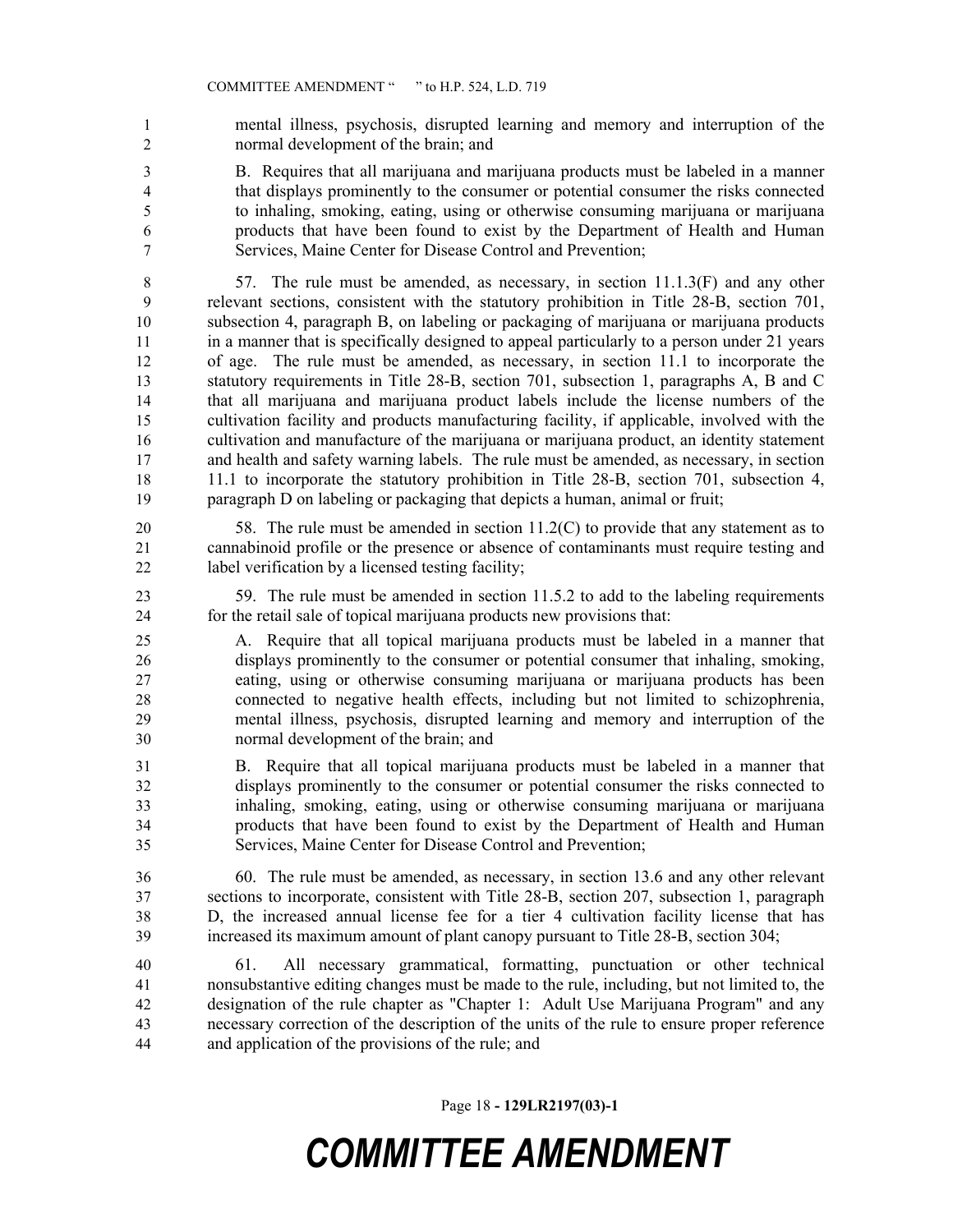62. All other necessary changes must be made to the rule to ensure conformity and consistency throughout the rule and to ensure consistency between the rule and the provisions of this Act and between the rule and the provisions of Title 28-B.

 The Department of Administrative and Financial Services, office of marijuana policy is not required to hold hearings or undertake further proceedings prior to final adoption of the rule in accordance with this section.'

#### **SUMMARY**

 This amendment, which is the minority report of the committee, changes the title and replaces the bill, which is a concept draft.

 1. Part A provides to the municipalities in which adult use marijuana cultivation 11 facilities and retail stores are located 25% of the excise tax and sales tax from adult use marijuana sales for use in offsetting the negative effects on local resources of local regulation and enforcement of adult use marijuana laws.

 2. Part B repeals from the adult use marijuana laws the provision that allows the Department of Administrative and Financial Services to temporarily waive mandatory testing requirements under some circumstances.

 3. Part C requires certification of an adult use marijuana testing facility by the United States Department of Health and Human Services, Centers for Disease Control and Prevention and repeals from the law provisional licensure for testing facilities.

 4. Part D amends the general licensing criteria for all types of adult use marijuana establishments and requires that all investors and owners, of any type and in any amount, be Maine residents. The amendment repeals from the law an exception that states that the licensing criteria relating to residency do not apply to licensed testing facilities.

 5. Part E requires all marijuana and marijuana products to be sold or offered for sale to a consumer to have labels that warn of the connection of marijuana to negative health effects, including but not limited to schizophrenia, mental illness, psychosis, disrupted learning and memory and interruption of the normal development of the brain and other negative health effects as determined by the Department of Health and Human Services, Maine Center for Disease Control and Prevention.

6. Part F:

 A. Amends the Maine Food Law to provide that goods that are prepared in a licensed food establishment that is also a licensed adult use marijuana products manufacturing facility and that contain marijuana for adult use pursuant to the Maine Revised Statutes, Title 28-B, are not considered adulterated under the Maine Food Law;

 B. Authorizes the Department of Administrative and Financial Services, under the Marijuana Legalization Act, to require a conditionally licensed applicant seeking active licensure under the Marijuana Legalization Act to submit information necessary for the department to determine that the applicant continues to meet all applicable requirements for conditional licensure and authorizes the department to refuse to issue an active license if the applicant no longer meets the requirements for conditional licensure;

Page 19 **- 129LR2197(03)-1**